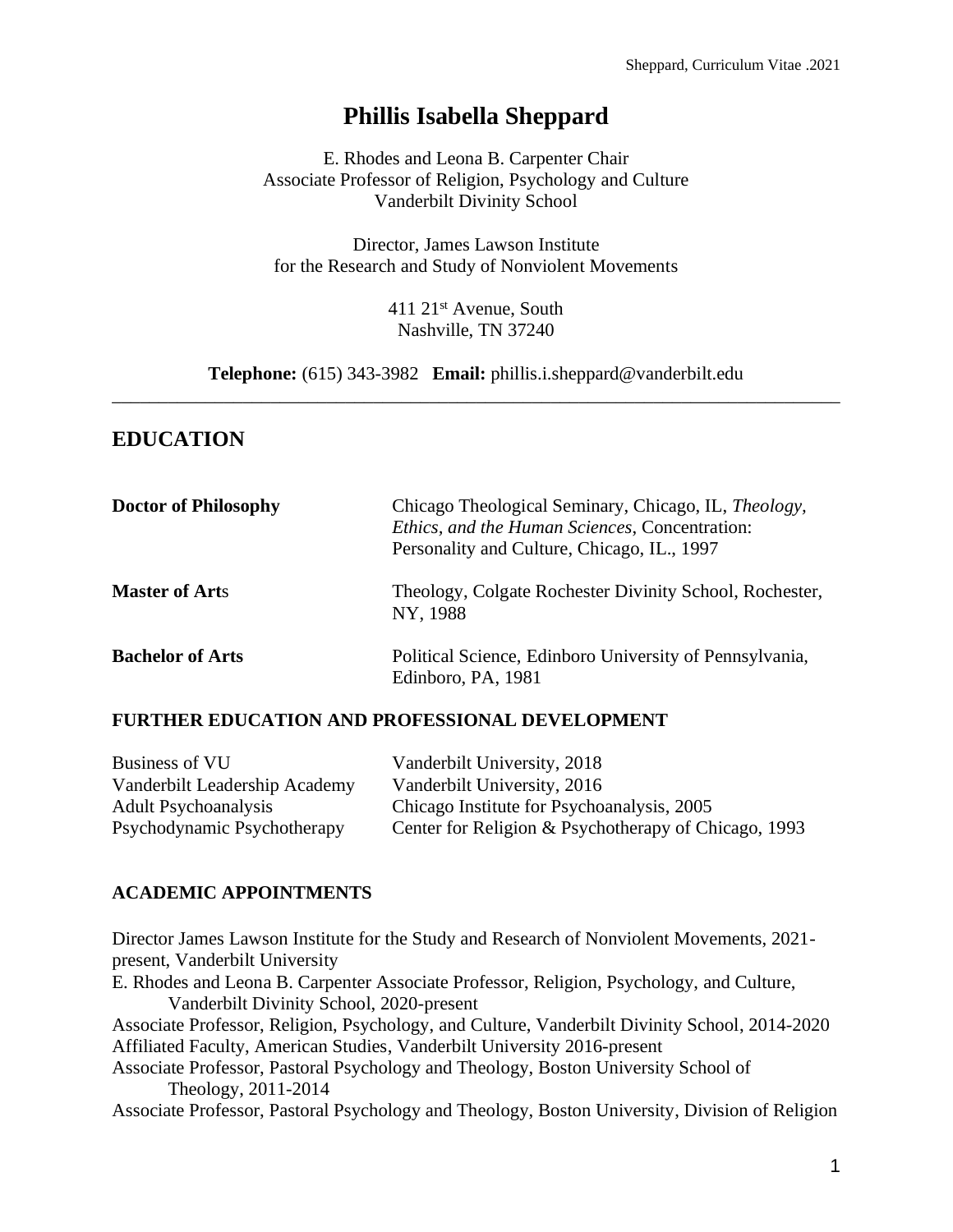in Theological Studies, 2011-2014

- Associate Professor, Pastoral Theology, Joint Appointment to Theology and Ethics, North Park University Theological Seminary, Chicago, IL., 2009-2011
- Associate Professor, Pastoral Care, North Park University Theological Seminary, Chicago, IL., 2007-2009
- Assistant Professor, Pastoral Care, North Park University Theological Seminary, Chicago, IL., 2000-2007

Catholic Theological Union, Lecturer, Pastoral Care and Counseling, Chicago, IL., 1994-1995

### **ACADEMIC ADMINISTRATIVE EXPERIENCE**

| $2021$ -present    |
|--------------------|
| 2020 Spring-Summer |
| 2018-present       |
| 2018-2019          |
| 2016-2017          |
| 2015-2016          |
| 2016-2017          |
| 2015-2017          |
| 2011-2014          |
| 2013-2014          |
| 2009-2011          |
| 2008-2011          |
| 2006-2011          |
| 2003-2011          |
| 1993-1995          |
| 1994-1995          |
| 1986-1988          |
|                    |

### **LEADERSHIP AND SERVICE**

| University Continuity Working Group, Research                                                |           | 2020 Spring  |
|----------------------------------------------------------------------------------------------|-----------|--------------|
| Interim, Associate Deans' Committee, Vanderbilt University                                   |           | 2020 Spring  |
| Doctor of Ministry Advisory Committee                                                        |           | 2020-present |
| Interim, Institutional Planning Committee, Vanderbilt University Divinity School 2020 Spring |           |              |
| Interim, Academic Programs Committee, Vanderbilt University Divinity School                  |           | 2020 Spring  |
| Interim, Deans' Diversity Designate Committee                                                |           | 2020 Spring  |
| Interim, Institutional Planning Committee, Vanderbilt University Divinity School 2020 Spring |           |              |
| Personnel and Policy Committee, Vanderbilt University Divinity School                        |           | 2020 Spring  |
| Provost's Women's Initiative Steering Committee                                              |           | 2018-present |
| Fisk-Vanderbilt University Partnerships Committee                                            | 2018-2019 |              |
| Faculty/Staff Campaign, Vanderbilt University                                                | 2016-2018 |              |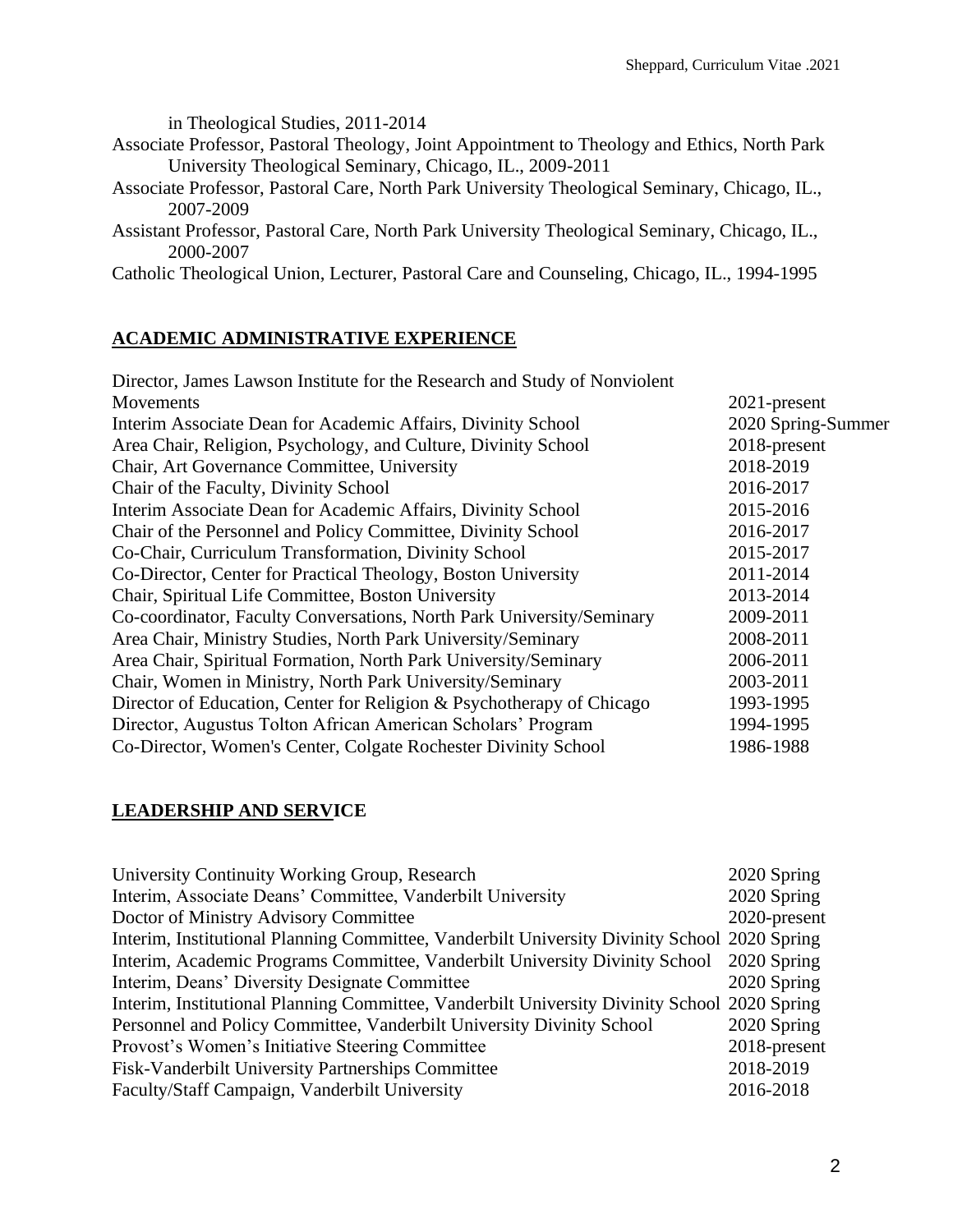| Shared Governance Committee, Vanderbilt University                      | 2016-2018    |
|-------------------------------------------------------------------------|--------------|
| Member, Immersion Vanderbilt, Vanderbilt University                     | 2015-2016    |
| Member, COACH Committee, Faculty, Vanderbilt University                 | 2016-2017    |
| Advisory Committee, Public Theology and Racial Justice Collaborative    |              |
| Vanderbilt University Divinity School                                   | 2016-present |
| Institutional Planning Committee, Vanderbilt University Divinity School | 2015-2017    |
| Administrative Staff Committee, Vanderbilt University Divinity School   | 2015-2016    |
| Academic Programs Committee, Vanderbilt University Divinity School      | 2015-2016    |
| Admissions Committee, Vanderbilt University Divinity School             | 2015-2016    |
| Associate Deans' Committee, Vanderbilt University                       | 2015-2016,   |
| Personnel and Policy Committee, Vanderbilt University Divinity School   | 2014-2017    |
| Faculty Mentor, Theology & Practice Ph.D. Colloquy, Boston University   | 2015-2016    |
| Core Advisor, PhD Program in Practical Theology, Boston University      | 2011-2014    |
| Concentration Advisor, Pastoral Theology, Boston University             | 2011-2014    |
| Dual Degree MTS/MDiv Advisor, Boston University                         | 2011-2014    |
| Academic Affairs, North Park University/Seminary Committee              | 2003-2011    |

### **PUBLICATIONS, RESEARCH, AND WORKS IN PROGRESS**

*Tilling Sacred Grounds: Black Women's Experience of Religion, New York, NY: Rowman and* Littlefield, Lexington Books Series Emerging Perspectives in Pastoral Theology and Care, (forthcoming fall 2021)

*Tilling Sacred Ground* argues for expanding the study of black religion to address, along with race, culture, sexuality, and gender, the dimension of interiority and its relationship to the sociality of religion. In order to do this, I pursued the formation of religious practices by relying on a womanist ethnographic sensibility and attending to the voices of Black women from diverse religious identities. In exploring Black women's religious experience in five sites (Cyberreligion, Outsider art, Spiritual Teachings and Womanist Preaching, Rituals and Ritual Life, Lesbian Spiritual Autobiography), this work offers a perspective on lived religion that is informed by Black women, womanist psycho-cultural perspectives, and the significant place of religion *for*  Black women's engagement in society.

*Building Bridges: Prophetic Preaching for a World of Justice and Reconciliation, a Festschrift in Honor Dale P. Andrews,* Phillis Isabella Sheppard, Dawn Ottoni Wilhelm Ronald J. Allen, Co-editors, Eugene, OR: Cascade Press, 2018

In the volume consisting of scholars from across the discipline of Practical Theology, twentyseven scholars offer sermons, essays, and reflections on the influence of Dale P. Andrews on their scholarship, Homiletics, and Preaching areas. As co-editor, I helped organize and shape the volume, select contributors, and edit essays.

*Self, Culture and Others in Womanist Practical Theology,* Basingstoke, Hampshire: Palgrave Macmillan Press, 2011.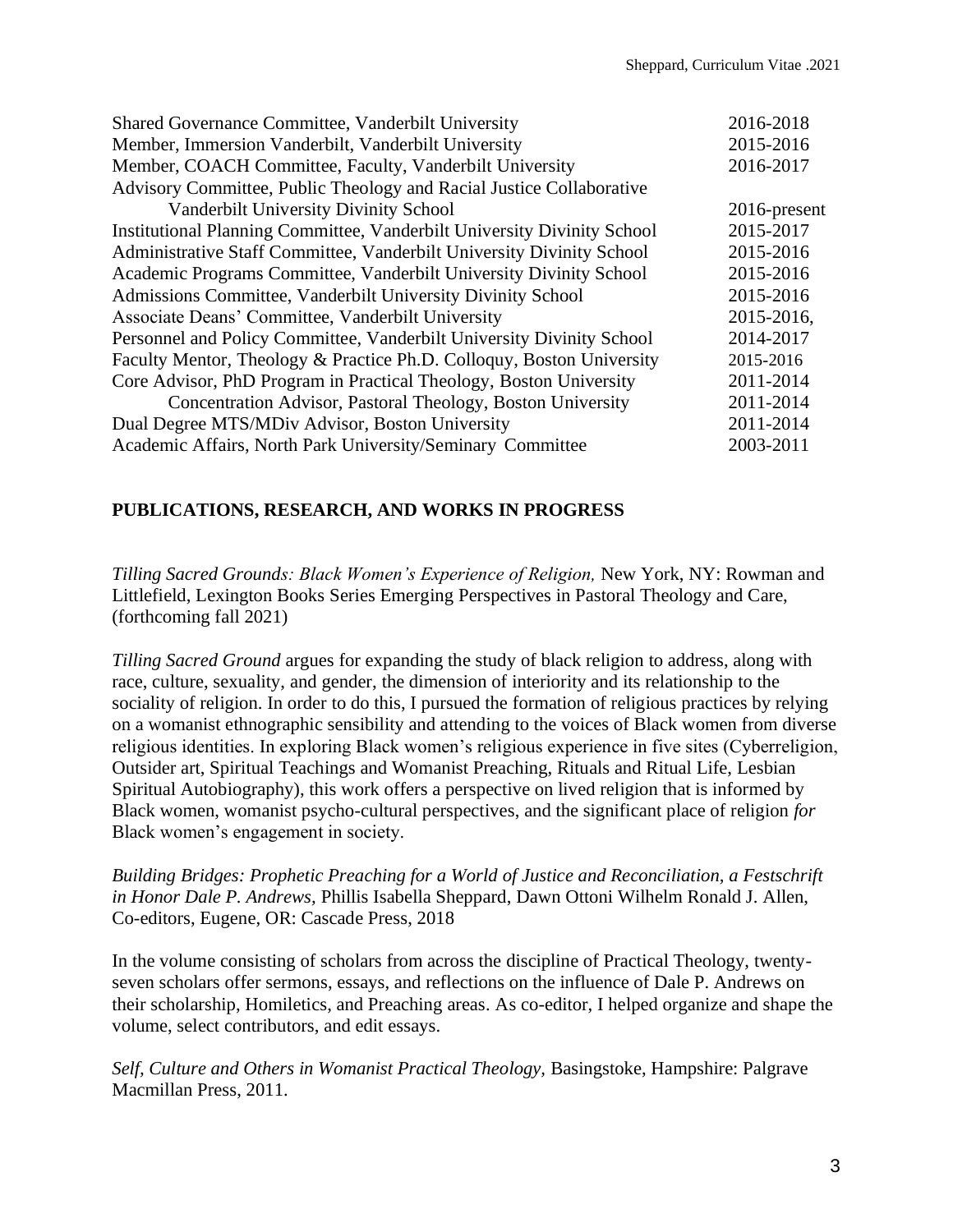*Self, Culture, and Others in Womanist Practical Theology* is the first womanist practical theology book. The book makes the argument that womanist practical theology requires a critical engagement with psychoanalytic theory, specifically Self Psychology, to give the fullest account of Black women's experiences and the intrapsychic dimensions gender, race, sexuality, and religious experience. The book begins with Black women's ethnographic narratives where, in their own words and perspectives, they lay the groundwork for concerns that require attention for a womanist practical theology. Next, part II traces the trajectories of psychoanalysis in womanist theories of care and in Black psychoanalytic practice, and the final section situates Black women at the center of a womanist theological anthropology for practical theology. Selected for a book session at the 2012 American Academy of Religion, Womanist Approaches to Religion and Society

#### **Reviews**

*Journal of Pastoral Theology*; 2013, 23, 2. *Black Theology, An International Journal,* 2012, 10, 2. *Homiletic*, 2012, 37, 2.

### **Research in progress**

### *Identity, Culture and Religion: Womanist Ethnography and Black Women's Vocation*

*Identity, Culture and Religion: Womanist Ethnography and Black Women's Vocation* draws on in-depth ethnographic interviews and participant observation research, "Womanist Ethnographies and Black Women's Vocation" to 1) examine the ways in which Black women's diverse vocational trajectories are informed by their lived experiences; 2) are conduits for negotiating the particularities of race, class, gender, and sexuality; 3) remain and are transformed over time; 4) are embodied in practices of resistance, activism, and community building. The book, situated between three contemporary avenues of discourse—practical theology, lived religion, and public theology—is concerned, fundamentally, with how black women demand to have their humanity, subjectivity, and their very lives made visible in a world that continues to try to erase them, and their insistence is embodied demands in public vocations.

### Edited book, *Womanist Practical and Public Theology: Placing Black Lives at the Center of Theology and Practice*, editor and contributor

In this edited volume, I bring together womanist pastoral public theologians, primarily of the United States, but also Jamaican, West Indies, British, and Ghanaian, and Christian, and mainline Protestant, but also Buddhist, Roman Catholic, and Evangelical women. The book creatively engages womanist theology and practice from a variety of interdisciplinary perspective and locations of practice. The threads running through these chapters is the public nature of practical theology and the praxeological intent of justice practices.

Ethnographic Research, "When "African-"means religion too: An Ethnography of Black Women's Experience of Multireligious Belonging" An Ethnography of Religious Experience, 2022-2022 (Research interrupted by Covid-19).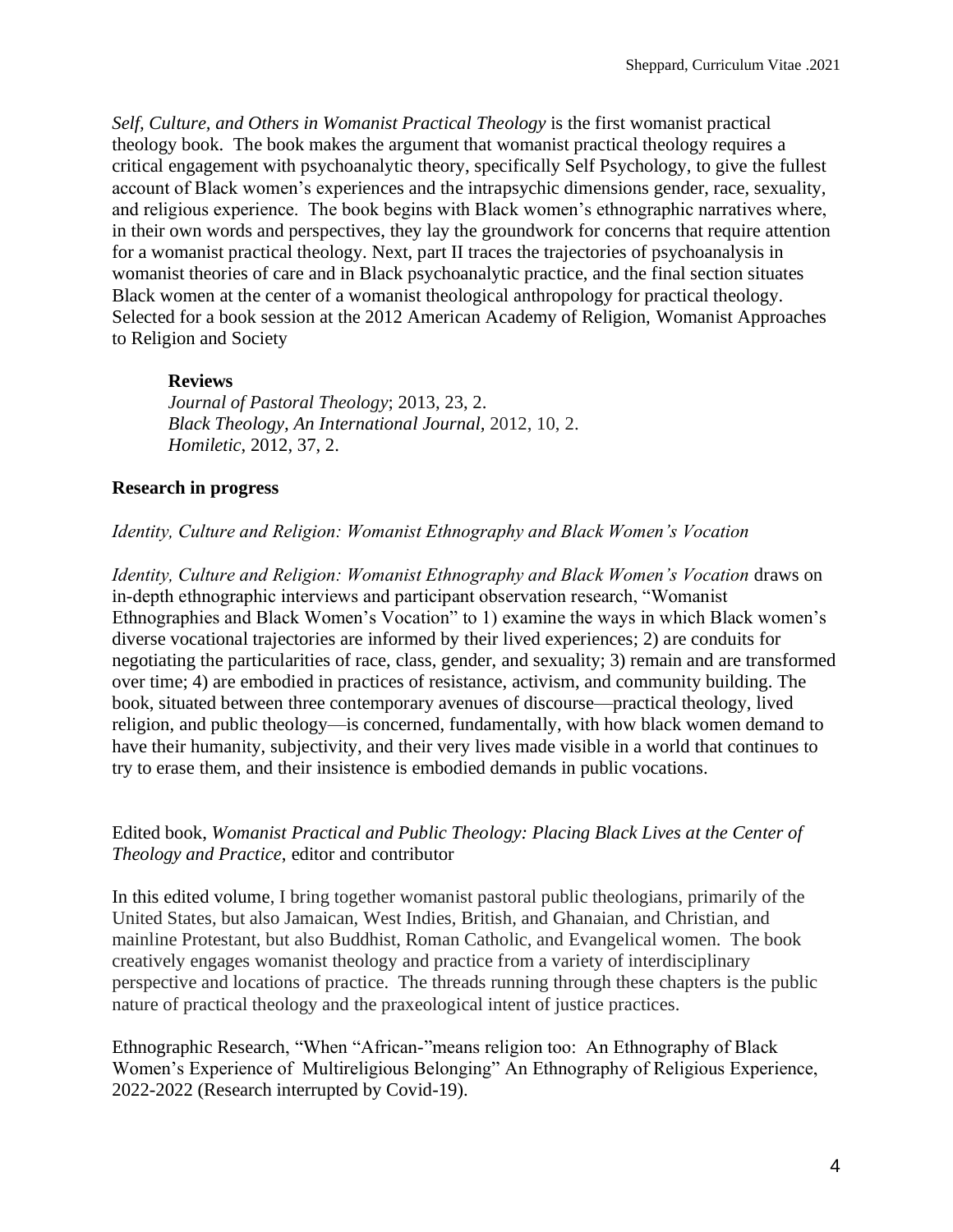In this ethnographic research project, I will drawn on Sarah Lawrence Lightfoot's ethnographic model to create "a portrait" of multireligious belonging from the life stories of five Black women with long-term (10+ years) of multireligious belonging and the communities where they practice. The project uses interviews, participant observation, and textual analysis to explore the trajectory and development of religious involvement.

### *PEER REVIEWED JOURNAL ARTICLES AND BOOK CHAPTERS*

1. 2021 "Navigating Deep Waters: Spirituality and Religion in the Psychodynamic Space," In *Spiritual Diversity and Psychotherapy*, (Ed.) Steven J. Sandage, Brad D. Strawn. Washington, DC: American Psychological Association, in press.

This peer-reviewed chapter, in an edited volume of conference papers, makes the claim that navigating religious life as part of the psychodynamic space has often been overlooked, pathologized, and conceptualized as experience outside the clinical domain. Furthermore, clinical training programs, even those attending to culture and religion, unwittingly, continue to problematize religion. I argue that theorists and clinicians do so out of an unexamined countertransference to religion and, consequently, limit the scope of psychodynamic explanations and treatment and that interrogating, psychoanalytically, countertransference and conceptualizations at the individual and institutional level is necessary in order advance the field and clinical care.

2. 2018 "Womanist Pastoral Theology and Black Women's Experience of Religion & Sexuality" In *Pastoral theology and Care: Critical Trajectories in Theory and Practice*, (Ed.) Nancy Ramsey. Hoboken, NJ: John Wiley Press, 125-147.

This peer-reviewed chapter first argues for a womanist pastoral psychology of religion grounded in an epistemology of black women's lived experience and an intersectional analysis of sexuality and religion; second, I content that it is necessary to elevate the psycho-cultural needs embedded in formational spaces such as religious institutions and Black lesbian communities, and third, the chapter argues that current representations of lesbian experience has been limited to a narrow linear understanding of "coming out" narratives that do not, under the interrogation of ethnographical research, hold up for Black lesbians. Finally, I argue that the time is ripe for a constructive work on a Black lesbian Womanist trajectory in practical theologies.

3. 2018 "Empowering Activist Pedagogies in Pastoral Theology: Accountabilities and Transformative Possibilities" Introduction to special volume on Pastoral Theology and Social Justice Pedagogy, Co-written with Samuel Lee, Mindy McGarrah-Sharp, Phillis Isabella Sheppard, *Journal of Pastoral Theology* 27.3, 131-133.

This co-written introduction to a peer reviewed special volume, Pastoral Theology and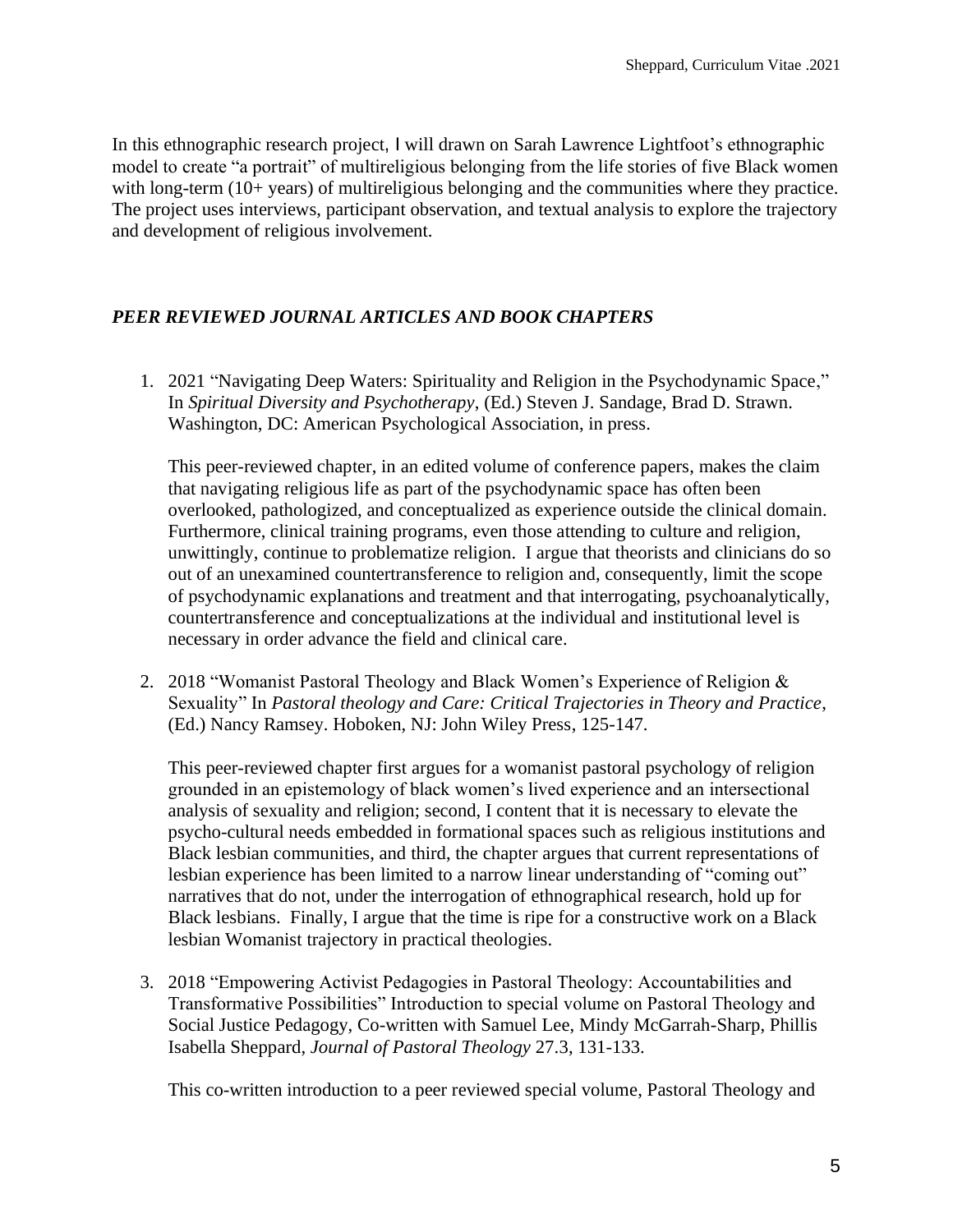Social Justice Pedagogy for the *Journal of Pastoral Theology* (27.3), 2018, for which I was guest editor and contributor.

4. 2018 "Hegemonic Imagination, Historical Ethos, and Colonized Minds in the Pedagogical Space: Pastoral Ethics and Teaching as if our Lives Depended on it" *Journal of Pastoral Theology* 27.3, 181-194.

In this article, I contend that pedagogical space is a site for theo-ethical-pastoral deliberation where one notices and probes the reality of what is being wrought in the world. I turn to Franz Fanon to expose the colonizing intent, and effect, of education and the necessity to decolonize psyches, pedagogies, and the resulting pastoral practices. Toward that end, theo-ethical-pastoral space requires the learning community to discern what we contribute to the state of affairs and ascertain our obligations to move from discernment and analysis to activism for justice. Thus, pedagogy is an activity of formation for the student, professor, and the broader communities.

5. 2017 "Womanist-Lesbian Pastoral Ethics: A Womanist Post-Election Perspective" *Journal of Pastoral Theology,* 27:1, 152-170.

This article, employing autoethnography and theological reflection, argues for a more explicit exchange between pastoral theology, and ethical deliberation for the articulation of a Womanist lesbian informed perspective. I maintain that "showing up" as a Black lesbian in pedagogical spaces is a necessary self-disclosure if we are to help students grapple with the horror stories emerging from the personal and public dimensions of ministry. Such showing up is an ethical demand embedded in the work of teaching and learning. The article is the groundwork for a Womanist lesbian pastoral ethics and the implications for pastoral practice.

6. 2016 "Raced Bodies: Portraying Bodies, Reifying Racism." In *Conundrums in Practical Theology*, (Eds.) Bonnie Miller-McLemore and Joyce Mercer. Leiden, South Holland: Brill, 219-249.

This chapter problematizes the near absence of raced bodies in practical theology through critical analysis of cultural representation and social interactions. Even though race is wedged into the crevices of the United States cultural imagination, the disciplinary practices of research, scholarship, and public presentations, we are seldom confronted with actual raced bodies. Closer examination, however, exposes a conundrum. The attempt to face raced bodies also renders the discipline vulnerable to reinforcing cultural hegemonic depictions of raced bodies. If practical theology commits to a robust analysis of raced bodies and, therefore, critiques current discourses on bodies, it will need to examine and transform its own disciplinary imagination and praxeological intents.

7. 2015 "Building Communities of Embodied Beauty." In *Contours of Black Practical Theology*, (Eds.) Dale Andrews and Robert L. Smith. Waco, TX: Baylor University Press.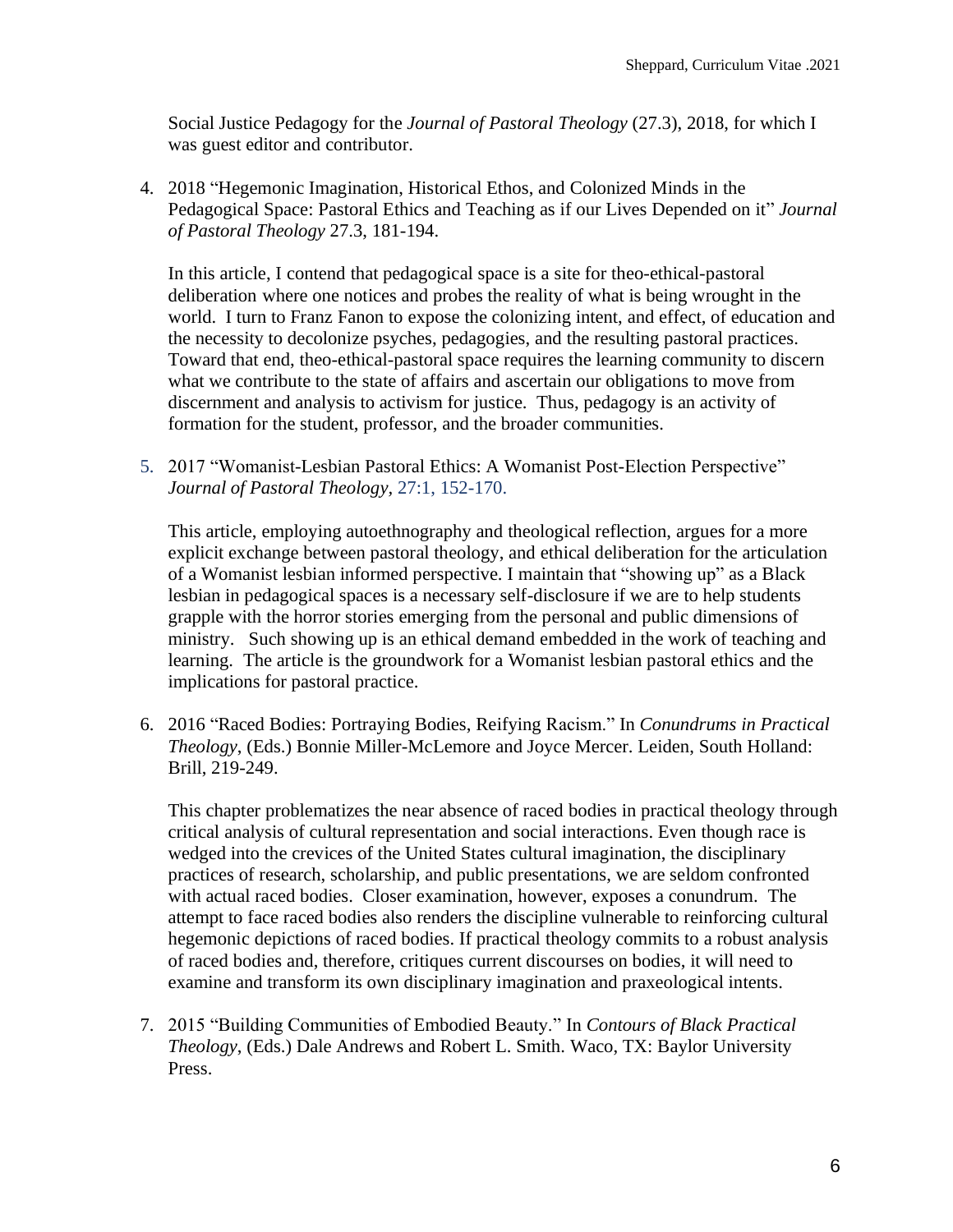In this chapter, critically reviewed by scholars—practical and pastoral theologians—and community practitioners, I reflect on Black Practical Theology in light of the tensions that arise when epistemological challenges are raised by Black LGBTQ embodied experiences in society and religious institutions. I argue that Black Practical Theology must be interrogated by Black queer experience and a Womanist informed psychology in order to fully transform the theologies, symbols, and religious practices that diminish and oppress the body, psyche, and spirit of LGBTQ people in the spaces that claim to liberate.

8. 2015 "Culture, Ethnicity and Race: A Womanist Self Psychological Perspective." In *Transforming Wisdom: An Introduction to Pastoral Psychotherapy*, (Eds.) Felicity Kelcourse and Bernie Lyon. Eugene, OR: Cascade Press.

Womanist epistemology, theological anthropology, and Self Psychology are brought into dialogue as the theoretical basis for clinical conceptualization and practice. The implications of practicing and writing from a womanist perspective means culture, gender, race, sexuality, as well as religious experiences, are approached as inextricable dimensions of self, and are therefore crucial for clinical discourse.

9. 2014 "Religion—It's Complicated! *The Convergence of Race, Class, and Sexuality in Clinicians' Reflection on Religious Experience."* In *The Skillful Soul of the Psychotherapist: The Link Between Spirituality and Clinical Excellence, eds. George S.* Stavros and Steven J. Sandage. New York, NY: Rowman & Littlefield Publishers.

In this peer-reviewed chapter, developed from a conference lecture, I take up Self Psychology theory to grapple with religion, psychoanalysis, and the clinician's ethical self when "difference" is deflected in the clinical space as well as scholarship. Most psychoanalytic education bypasses the analyst's religious and racial self in classes. As a result, two important features are left under-analyzed: the clinician's attachment to whiteness and the clinicians' (and guild's) part in reproducing whiteness in theory and practice. I argue that the reality of whiteness, social and internalized, raises ethical considerations for the practice of psychoanalysis and for the psychoanalyst and that the way forward is to elevate class, gender, race, religion, and sexuality in our clinical theories and psychoanalytic conceptualization.

10. 2013 "Reflections of a Practical Theologian." *Covenant Quarterly*, 71 (1) Spring 2013, 3- 18.

In this article I offer a brief development of Practical Theology as a discipline and a autoethnographic rendering of my intellectual development into a practical theologian. I emphasize the movements in practical theology from a focus on individuals to groups, from a focus on local congregational practices to diverse social and cultural experiences, and the movement from Christian practices to Christian social justice practice.

The article is, as part of a special issue, written with an eye toward providing an introduction to Practical Theology for those identifying as progressive Evangelicals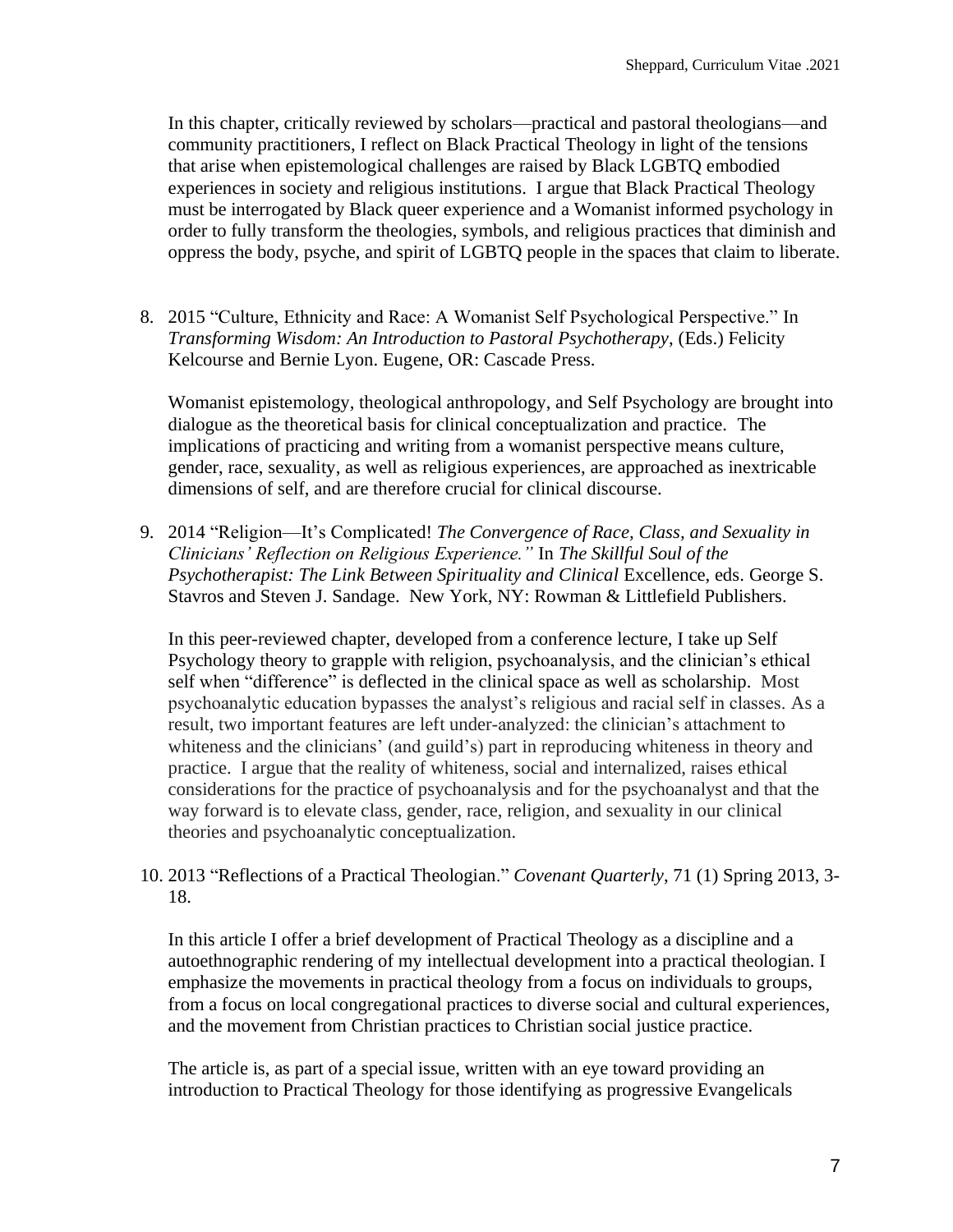where issues around race, gender, and sexuality were emerging in theological discourse and ecclesial policy making. I argue that communities of faith must grapple with 1) their current practices; the ramifications of their practices; 3) theological reflection on culturalreligious oppression; and 4) developing ecclesial and public practices that are reflective of the broad contemporary cultural and religious context.

11. 2010 "Conversion Studies, Pastoral Counseling, and Cultural Studies: Engaging and Embracing a New Paradigm." Response to Lewis Rambo, *Ex Auditu: An International Journal for the Theological Interpretation of Scripture*, 25, 17-22.

This response essay, drawing on Lewis Rambo, Delores Williams, and Shawn Copeland, makes the argument that Conversion Studies has emphasized the psychological and socially enhancing dimensions of conversion experiences to the neglect of traumatic experiences, such as, for example, the 1978 Jonestown Massacre where 918 women, men, and children were left dead from murder-suicide after the adults had converted to the teachings Jim Jones or the fragmentation that can occur when, for instance, an adolescent Jewish male converted to Christianity while living in a Christian boarding school. The formational practices, in Christianity, that lead to conversion not infrequently require a social and racial conversion whereby one must ascribe to a new self where one's racial and ethnic experience is no longer acknowledged. This, I argue, is a form of violence embedded in sites for conversion and such violence, in whatever form, must be exposed and replaced by a deep engagement with peoples suffering, offering a radical transformative love rather than a demand for conversion to religion, and a turn to reflexivity in Conversion studies, by asking, "what is the aim of Conversion Studies?"

12. 2008 "Mourning the Loss of Cultural Selfobjects: Black Embodiment and Religious Experience after Trauma," *Practical Theology 1.2*, 233-257.

In this practical theology article, Psychoanalytic Self Psychology is appropriated to examine the impact of embodied trauma for the development of the self and the capacity for religious and cultural affiliation. I argue that the impact of negative cultural reflections of blackness must be acknowledged as having a psychological and social impact. Specifically explored is the unconscious identification with and disavowal of negative images of blackness, gender, and sexuality as well as the effect of the lack of and distorted cultural representation that disrupt mirroring and idealizing experiences. The de-idealization and loss of cultural selfobjects, through traumatic encounters creates the need to engage a process of mourning as a central component to being able to discover and experience Black self-enhancing cultural selfobjects. Finally, the implications for practical theology and practice are considered.

13. 2003 "A Dark Goodness Created in the Image of God: Womanist Notes Toward a Practical Theology of Black Women's Embodiment," *Covenant Quarterly*, 62, 2003, 5- 28.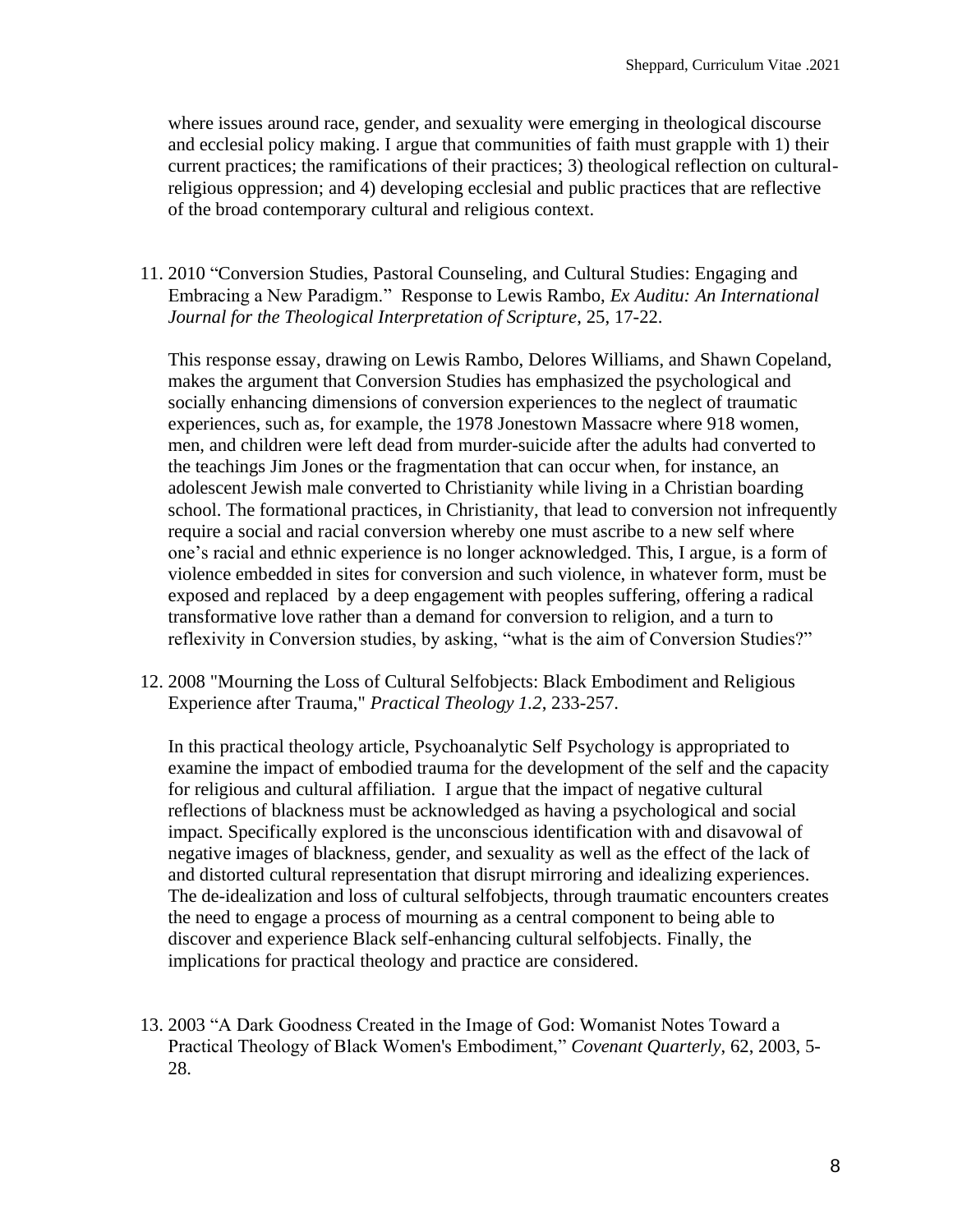This article, makes the argument for a womanist practical theology exploring the nexus between embodiment, self, and culture. Black bodies are a fixture in the cultural imagination, and the site of violence on many. The article draws on ethics, psychoanalysis, ethnography, and theology for constructive work toward Womanist practical theological anthropology of embodiment emphasizing the relational, communal, and historically situatedness of embodiment. In so doing, I argue that practical theology must accentuate the narratives of Black bodies while cultivating public practices that resist and dismantle systems of injustice, and foster a habitus of Black love that moves beyond the symbolic to embodied.

14. 1999 "The Grace of Difference: A Dialogue Between Sisters," co-authored with Avis Clendenen, Ph.D. *Register: The Chicago Theological Seminary*, Vol. LXXXIX Spring, 1999, no. 2, 1-12.

In this article, co-authored with feminist theologian Avis Clendenen, we argue that if white feminists and Black women—Womanists and feminists identified—are to collaborate in dismantling sexism, racism and heterosexism must be addressed simultaneously as well as the racial history where in white women have benefited from racism at the expense of Black women. Drawing on feminist and Womanist theologians, we argue for an appreciation for difference and an interrogation of the silences that impede deep relationships between feminists and Womanists.

15. 1996 "From Domestic Violence to Domestic Care," *Bridges: A Cross-Cultural Quarterly*, 1.10, Summer, 11-17.

Drawing on the literature of Alice Walker as a source for pastoral ethical deliberation on domestic violence and of care, this article argues for Black women's experience as an epistemological source for a context rich theology and the starting parting point for womanist pastoral theo-ethical claims.

### **ARTICLES AND BOOK CHAPTERS**

1. 2020 "Womanist Gathering as Public Theology: A Preface." In *The Gathering, A Womanist Church: Origins, Stories, Sermons, & Litanies,* Irie Lynne Session, Kamilah Hall Sharp, and Jann Aldredge-Clanton*.* Eugene, OR: Cascade Press.

In this essay I discuss three dimensions to Womanist Pastoral Care. The first is Womanist Care as Public Theology, the second is Womanist Ethnography as a form of pastoral listening in order to care, and the third is Womanist care as an embodied public theology with a telos toward justice in society and religious institutions.

Toward these ends, I posit that Womanists pastoral theologians take note of what is happening in the lives of the most vulnerable and disenfranchised by asking six important questions: What is happening? To whom is it happening? How is it happening? Why is this happening? What ethical demands emerge in the pastoral context because of what is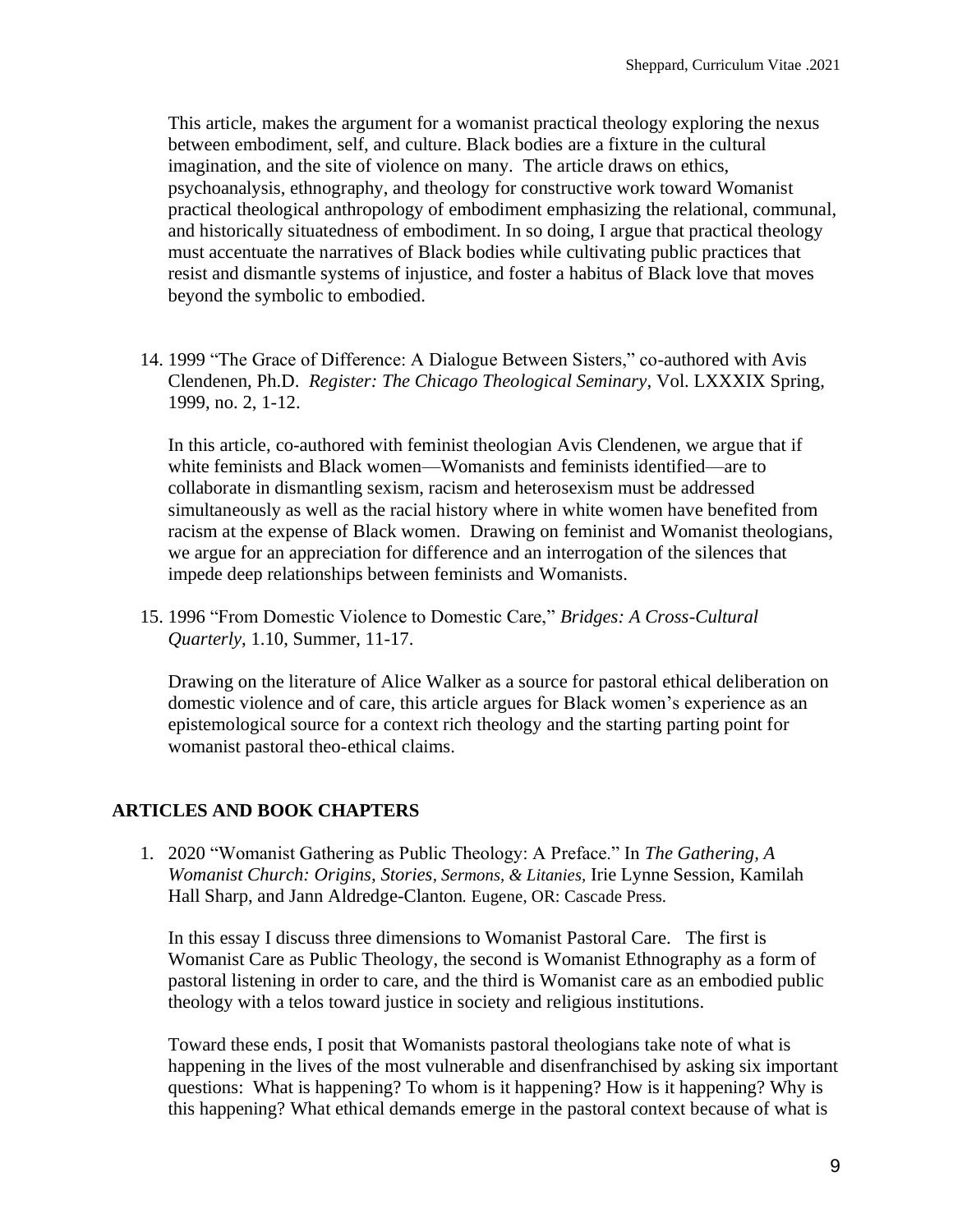happening? How are we to respond? In womanist pastoral method, these questions set the stage for ongoing communal theological reflection and action.

2. 2019 "Social Trauma and Public Spirituality: A Womanist Relational Ethic of Spiritual Practice." *In Kaleidscope Kaleidoscope: Broadening the Palette in the Art of Spiritual Direction* (Ed.) Ineda P. Adesanya. New York, NY: Church Publishing.

The chapter argues for an understanding of trauma, in the lives of Black and brown people, as social and intergenerational. It is transmitted, often unwittingly, through memories, narratives, stories, warnings, and reenactments in public, fantasies, and the most intimate of relationships. Second, trauma, is seldom distinct and unrelated to the social and public milieus. When we discuss trauma and spiritual responses to it, we must take up the ways in which society and systemic forces are sources and sites of trauma thereby challenging an overreliance on decontextualized models of spirituality, trauma, and inner experience. In this tilt toward the social, public, and communal, I argue that a Womanist relational ethic is necessary for the development of collective and individual spiritual care in the context of social trauma.

3. 2006 "No Rose-Colored Glasses: Womanist Practical Theology and Response to Sexual Violence." In *In Spirit and Truth: Essays on Theology, Spirituality and Embodiment*, (Eds.) by Phillip J. Anderson and Michelle Clifton-Soderstrom Chicago, IL: Covenant Press, 241-256.

In this article in a festschrift in honor of the theologian John Weborg, the theological themes of embodiment, imago dei, ecclesiology, and healing, emerging in narratives of Black women who have experienced sexual violence the experiences, are analyzed in light Black church pastoral practices. I posit that communities of faith will need to create spaces of truth-telling and without the demand for those who have been violated to offer forgiveness. I further argue that the stories of sexual violation and abuse require religious communities to interrogate and reimagine their theologies of the body, sexuality, and community as their liturgical practices.

4. 1994 "Spiritual Way: Womanist Spirituality, A Model of Wholeness," *Health Wise*, Indiana State University, 1-5.

In this invited reflection, I discuss Womanist Spirituality and suggest that a womanist approach provides a nexus between a race, gender, and class and psychology of women. I argue that the social realities faced by Black women and the community inform praxeological intent and form as well as contexts for care and counseling.

#### **Book Reviews**

1. 2021 *I Bring the Voices of My People: A Womanist Vision for Racial Reconciliation, International Journal of Practical Theology, Journal of Academy of International Practical Theology*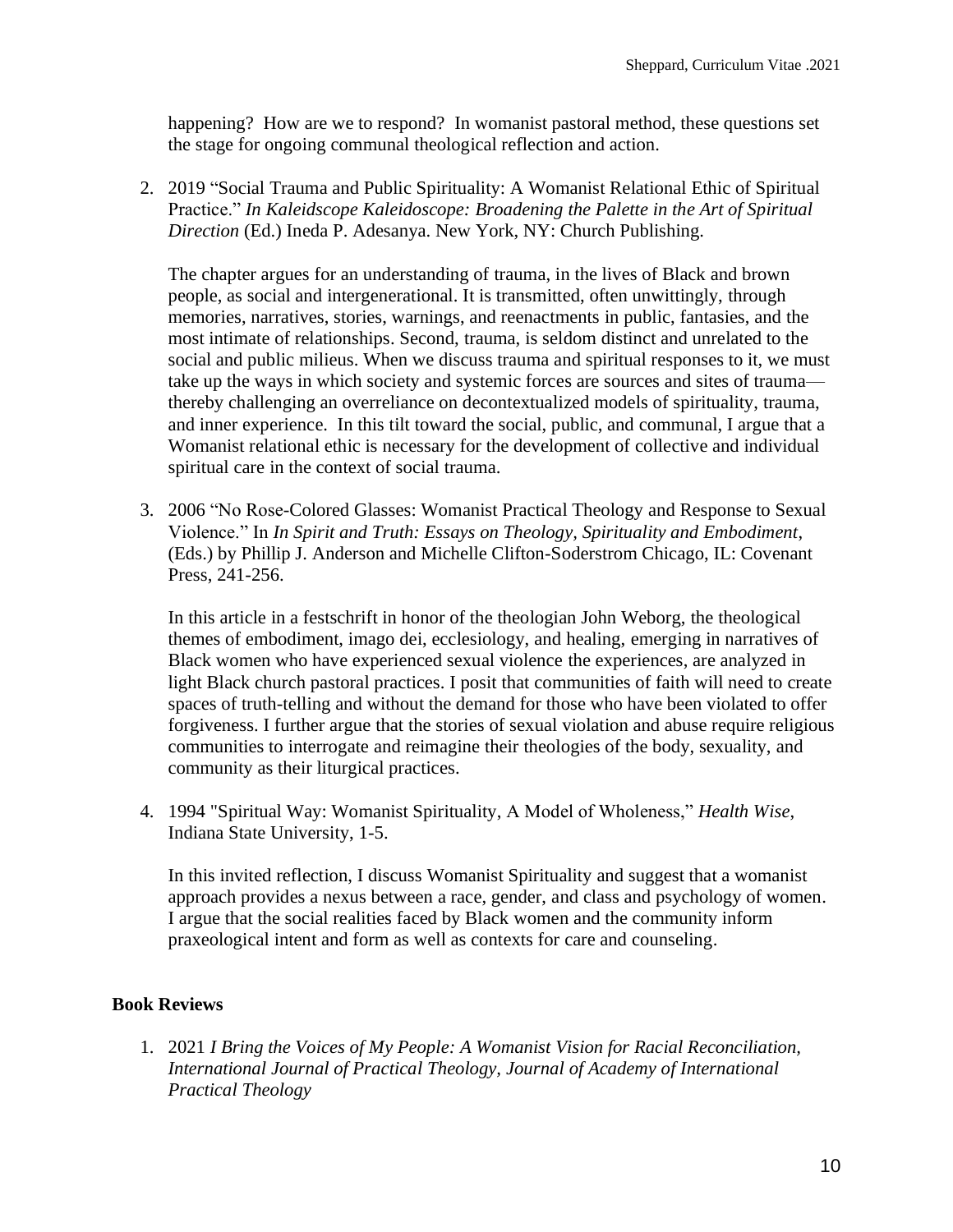- 2. 2019 *Object Relations Buddhism, and Relationality in Womanist Practical Theology*, *Journal of Pastoral Theology*, 26:1, 61-65, review DOI: 10.1080/0649867.2019.1673042.
- 3. 2016 *Understanding Pastoral Counseling*, *Journal of Pastoral Theology*, 26:1, 61-65, review. DOI: 10.1080/10649867.2016.1178987

### **CONFERENCE CURATION**

### **Annual Womanist Ethnography Conferences**

### **3 rd Annual Conference, "***Womanist Ethnography: The Moral of the Story,"* **June 17-18, 2021.**

Womanist ethnographic research and reporting is more than a "good story." Womanist Ethnographies underscore the meaning and importance of Black women's experience for Black people, who must determine, daily, how they will live in a world mad with injustice, racism, (hetero) sexism, transphobia, health and economic disparities, and violence. The focus on "*The Moral the Story"* in womanist ethnographies is to learn what Black women are teaching us about *being* womanist ethnographers and about how women of the African diaspora negotiate, and communicate, the moral and ethical dimensions of their lives.

### **"Womanist Ethnography and Research in a Time of Pandemics" July 8, 2020**

This conference was a response to the multiple social crises effecting ethnographers' research foci and methodologies. The conference specifically turned its attention to the impact Covid-19 safety measures, and restrictions, on research by and with Black women but also recognized that the pandemic was also a metaphor for the convergence of violence, racism in healthcare and community policing culminating in a culture in crisis. Presenters were asked to focus their presentations on the following questions.

What does this time of pandemic and social unrest mean for your research concerns? How are you pivoting to widen your research question? Are you being pulled to speak to this period in a way that supports or disrupts your research? Are you needing to find or create innovative, adaptive, or new research strategies? In this time of cultural traumatic upheaval, how are you sustaining yourself?

### **2019 Womanist Ethnography & Black Women's Vocation: Public, Local, and Global Conversations October 26**

Women of the African Diaspora from the United States, the Caribbean, Puerto Rico, Mexico, as well as women whose vocation takes form in (the combination of) congregational ministry, social justice activism, theological education, chaplaincy, and public spirituality and care. Some are professors, graduate students, and pastors; some are artists, poets, lawyers, painters, and all are radical change agents in her/their own way. Some identify as straight, lesbian, queer; black,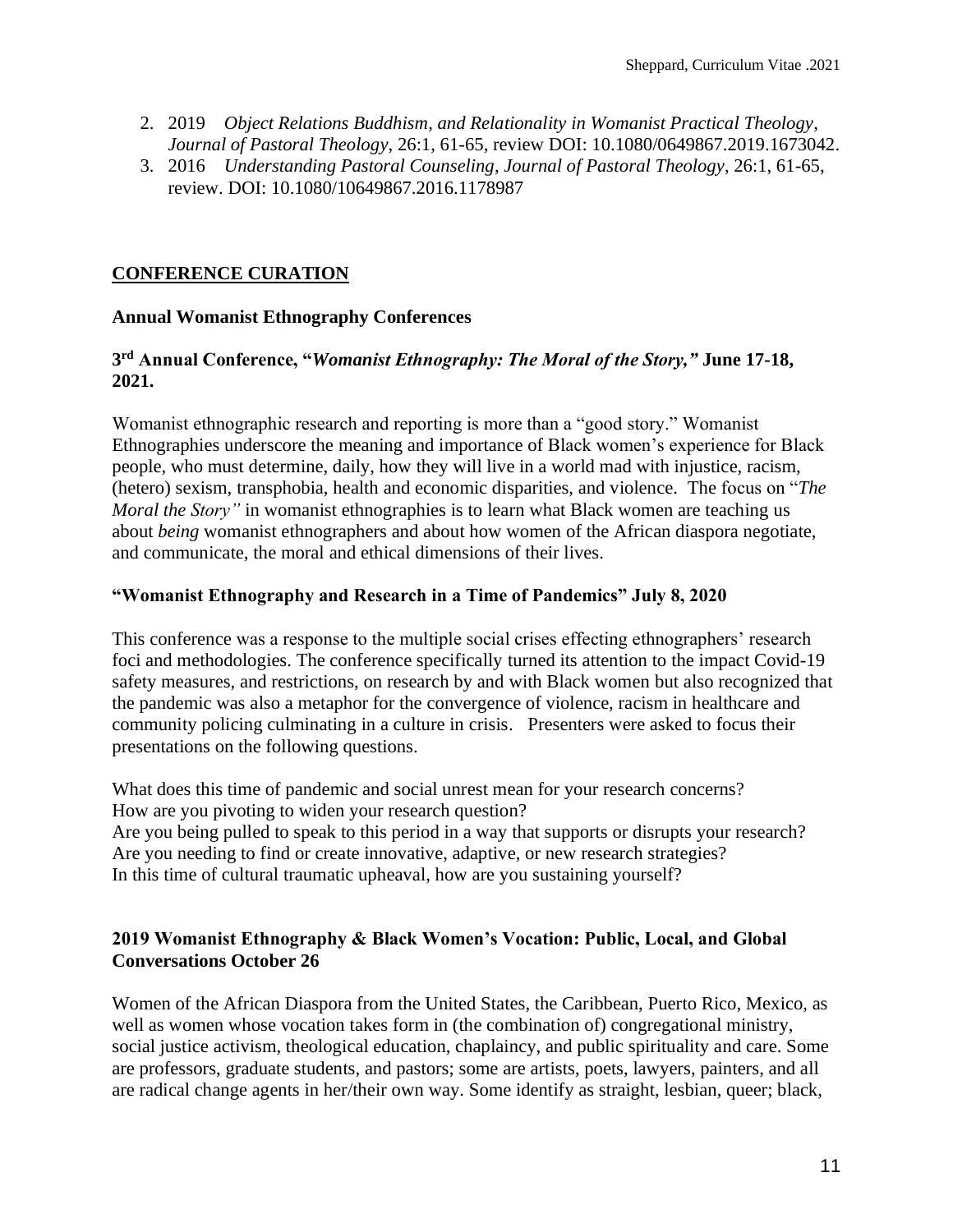brown, Afro-Puerto-Rican, Afro-Latina, African American, African Caribbean, Mexican, southern, northern, rural, urban. And more. We are a diverse group of black, brown, women ethnographers who know our stories/our lives matter. Funded by a Louisville Institute Research **Grant** 

### **2018 Womanist Ethnography and Black Women's Vocation: This is my Calling: An Ethnography of Black Women's Vocation.**

"This is my Calling: Womanist Ethnography and Black Women's Vocation" brings together the voices of black women interviewees, womanist ethnographers, and religious leaders to gain a deeper understanding of Black women's vocational trajectories.

The formation of a vocational identity is a complex process intertwined with the lived realities of social location, and intersecting identities. In our discussions, then, we will highlight the relationship between race, gender, sexuality, class, and religion in the process. Additionally, we ask presenters and participants, "What is your vocation?" "How does your work attend to vocational formation of black women?" "What makes you/your work "womanist"? How does your work move from theory to practice? Funded by a Louisville Institute Research Grant Funded

### **Psychotherapy During Trauma: "What Does it Mean to Be Black and a Psychotherapist During a Time of Cultural Trauma." June 8, 2020**

The double pandemics of COVID-19 and racism show up in various ways in clinical practice. Given the over representation of Black people in covid-19 death statistics, the ranging violence against black men and women, and the social protests and upheaval, many Black and POC clinicians were being called on to speak, offer workshops, and provide mental health care while also are dealing with their own personal reactions to. the crisis. This convening of Black mental health providers explored the impact of cultural traumas on clinical practice and the professional self.

### **FUNDED RESEARCH/GRANTS/AWARDS**

| 2020 Randal Mason Research Award, "When "African" Means Religious: Black Women's |             |
|----------------------------------------------------------------------------------|-------------|
| Multireligious Belonging"                                                        | \$7200.00   |
| 2018 Louisville Institute Research Project Grant, "This is my Calling:           |             |
| Womanist Ethnography and Black Women's Vocation"                                 | \$29,999.00 |
| 2018 Provost Research Studio Award                                               | \$5000.00   |
| 2018 Paul Allen Endowed Lecture, McCormick Theological Seminary                  |             |
| 2017 Co-PI for Equity, Diversity, and Inclusion Dialogue Grant                   | \$6000.00   |
|                                                                                  |             |

2013 Visiting Scholar, Garrett-Evangelical Theological Seminary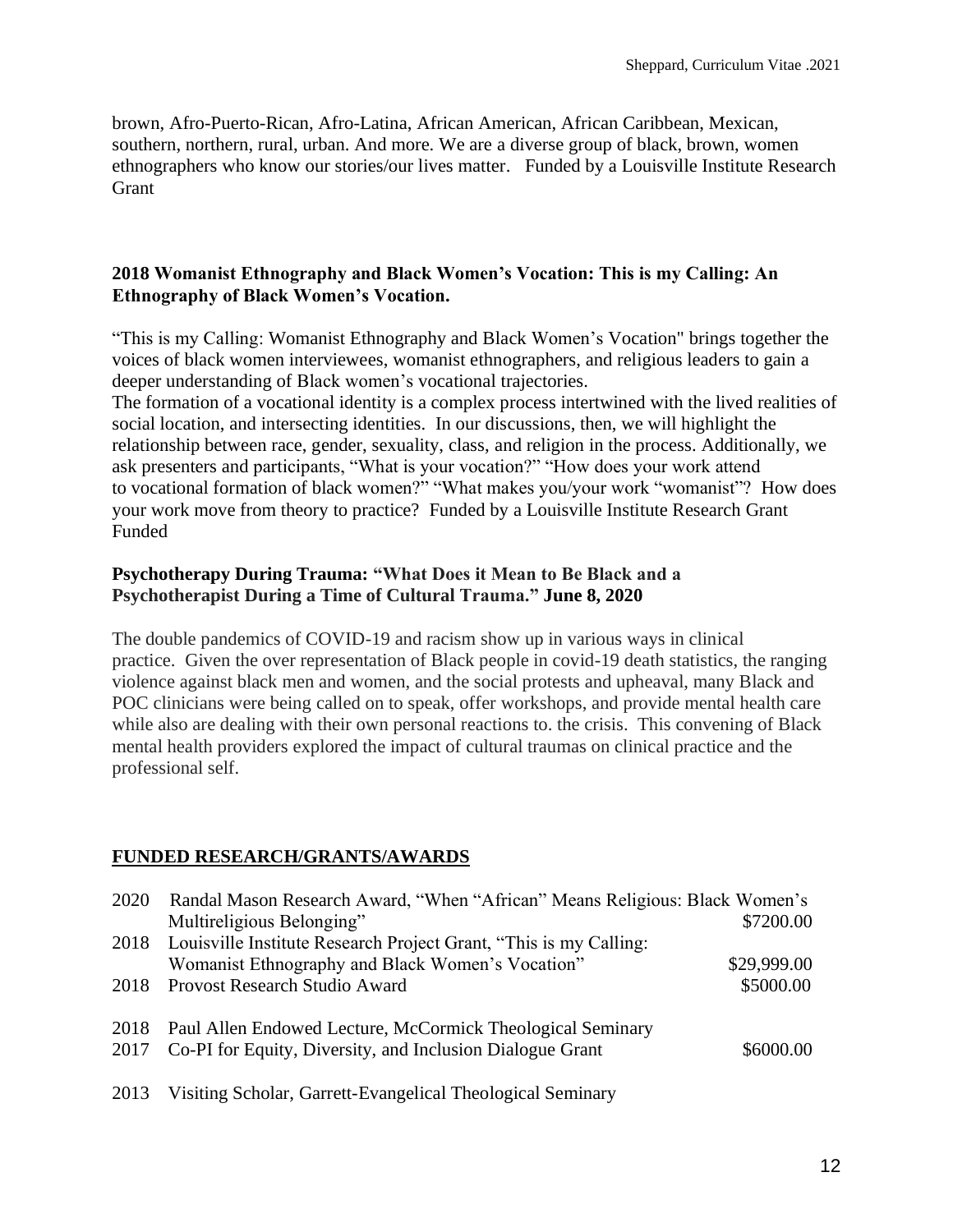| 2012 | Faculty Research Grant, Center for Practical Theology, Boston University,              |           |
|------|----------------------------------------------------------------------------------------|-----------|
|      | "Emergent Womanist Psychology: African American Women's Experience of                  |           |
|      | Religion in Cyberspace."                                                               | \$5000.00 |
| 2004 | Psychoanalysis Scholarship Award, Chicago Institute for Psychoanalysis                 | \$6000.00 |
| 1997 | Fellow, Wabash Center "Vocation of the Theological Educator" (3-year grant)            |           |
| 1999 | Randal Mason Research Grant, "African American Women's Experience of                   |           |
|      | Religion and Spirituality."                                                            | \$5000.00 |
| 1998 | Randal Mason Research Grant, "African American Women's Experience of                   |           |
|      | Religion and Spirituality."                                                            | \$5000.00 |
| 1997 | Fellow, Louisville Institute, Young African American and Hispanic Scholars in Religion |           |
| 1980 | Delta Sigma Theta Scholarship                                                          | \$500.00  |
| 1979 | Delta Sigma Theta Scholarship                                                          | \$500.00  |

### **INVITED AND ACADEMIC CONFERENCE PAPERS**

- 2021 Paper, "Womanist Ethnography: Opening Remarks" 3rd Annual Womanist Ethnography Conference, (June 2021).
- 2021 Presenter, "Womanist Approaches to Decolonizing Practices of Care" Association of Clinical Pastoral Education, (May 2021).
- 2019 Panelist, "Womanist Reading of the Obligated Self" American Academy of Religion.
- 2019 Keynote, "This is my Calling: An Ethnography of Black Women's Vocation" Womanist Ethnography Conference, Vanderbilt University Divinity School, (October 2019).
- 2019 Plenary, "Transformative Conversations on Racism" Teresa Fry Brown Women's Preaching Institute, (April 2019).
- 2018 Plenary, "Committed to a World Bent toward Justice and Transformed by Love," Society for the Study of Black Religion (March 2018).
- 2018 Paul Allen Lecture, "Showing Up and Not Showing Out: Pastoral Ethics in the Pedagogical Space" McCormick Theological Seminary (April 2018).
- 2017 "Pedagogy, Womanist Pastoral Theology and Social Justice: Teaching as if Our Lives Depended on It" The Society for Race, Ethnicity, and Religion Conference.
- 2017 "Remembering Pulse: The Ethics of Memory and Reflection" The Center for Social Empowerment Advocacy Institute Conference.
- 2017 "Teach-in Stand(ing) Your Ground: Pursuing Justice is for the Long Haul," Martin Luther King, Jr. Vanderbilt University Commemoration.
- 2016 "Trauma and Healing" Relevant Religion Series: Vanderbilt Divinity School
- 2016 Panelist, Discussion of "13<sup>th</sup> Documentary" Vanderbilt University.
- 2015 Plenary, "Race, Cultural Trauma and Pastoral Counseling in the Age of Ferguson: A Womanist Pastoral Ethics Perspective" Nashville Pastoral Therapists Conference.
- 2015 Plenary, "Race, Cultural Trauma and Pastoral Counseling in the Age of Ferguson: A Womanist Pastoral Ethics Perspective" Nashville Pastoral Therapists Conference.
- 2015 Plenary, "No Body: A Conundrum in Practical Theology" Society for Pastoral Theology Annual Conference.
- 2015 Presentation, "Black Religious Experience and the Loss of Cultural Self Objects" Nashville Psychoanalytic Study Group.
- 2014 Paper, "Tender, Loving, Care—In Cyberspace: Toward a Womanist Public Theology"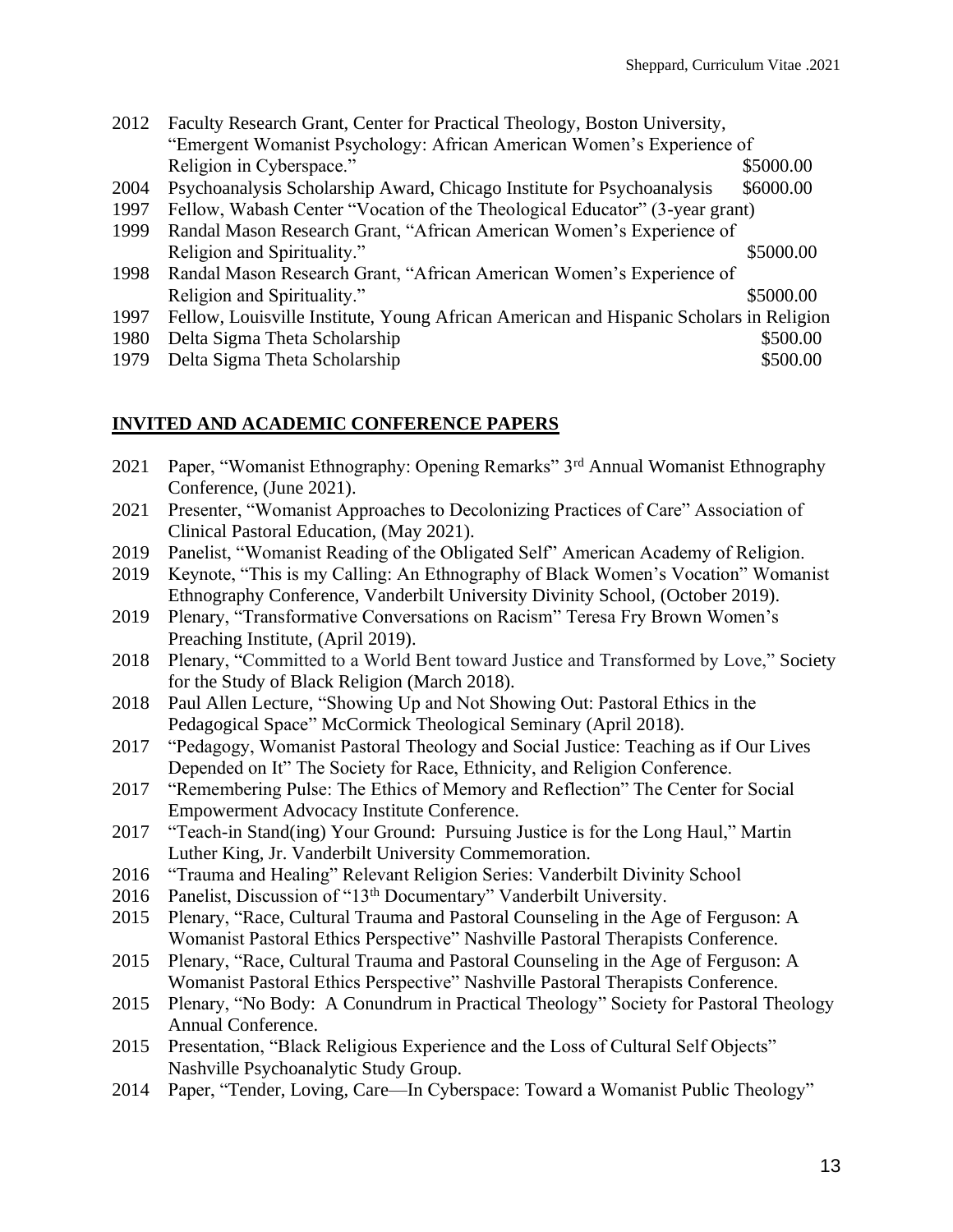Association of Practical Theology Conference.

- 2012 Respondent, American Academy of Religion, Womanist Approaches to Religion and Society Group, Book panel discussion of my book Self, Culture and Others in Womanist Practical Theology.
- 2012 Respondent, American Academy of Religion, Practical Theology Group, respondent to Panel on Practical Theology Session, "The Face of Violence and Tragedy."
- 2012 "Religion—It's Complicated," Danielson Institute Merle Jordan Conference "The Soul of the Skillful Psychotherapist." Boston University. https://www.youtube.com/watch?v=CxdTs7CiBDM
- 2011 Respondent to Emmanuel Lartey, Ph.D., Annual Lecture, Center for Practical Theology, Boston University School of Theology.
- 2011 Presentation, Good Ground Spirituality Institute, Self, Culture and Others: Implication of
- 2010 Womanist Practical Theology for the Practices of Black Church."
- 2010 Paper, "Mourning the Loss of Cultural Self-objects: Black Embodiment and Religious Experience after Trauma," American Academy of Religion, Womanist Approaches to Religion Group.
- 2010 Invited Paper, "The Unique Challenges of (a Womanist) Mid-Career Faculty," Association for Theological Schools' Roundtable for Mid-Career Women Faculty.
- 2010 Paper, "Womanist Practical Theology: Womanist Practices in the Academy and Faith Community," Association for Practical Theology.
- 2009 Respondent, "A Womanist Theological Reading of Conversion Studies," Symposium for the Theological Interpretation of Scripture, North Park Theological Seminary.
- 2009 Presentation, "Identity and Diversity--Engaging Missing Voices and Perspectives" Diversity Leadership Conference, North Park University.
- 2009 Paper, "Womanist Practical Theology, Cultural Dislocation and the Work of Justice," North Park University.
- 2002 Respondent "Womanist Theology and Gender in African American Spirituality," Symposium for the Theological Interpretation of Scripture, North Park Theological Seminary.
- 2001 Presentation, "Embodiment and Spirituality: A Womanist Perspective," The Faith and Health Conference, North Park University.
- 1998 Paper "Self, Race, and the Search for Cultural Selfobject Mirroring," 21st Annual Conference on the Psychology of the Self.
- 1996 Paper Co-Presenter, "The Grace of Difference: A Dialogue between Sisters," The American Society of Missiology.

# **SELECT LECTURES AND PRESENTATIONS**

- 2020 "Religion, Public Health, and Covid-19: Teaching Remotely" American Academy of Religion.
- 2020 "Journey to Inclusion" Journey Center of Chicago. Presentation and workshop with Board of Trustee, students, and staff to address equity, diversity, and inclusion across the curriculum and in staff and Board processes.
- 2020 "Equity, Diversity and Inclusion" Center for Religion and Psychotherapy of Chicago. Three-part workshop series and post program consultation with the Board of Trustee,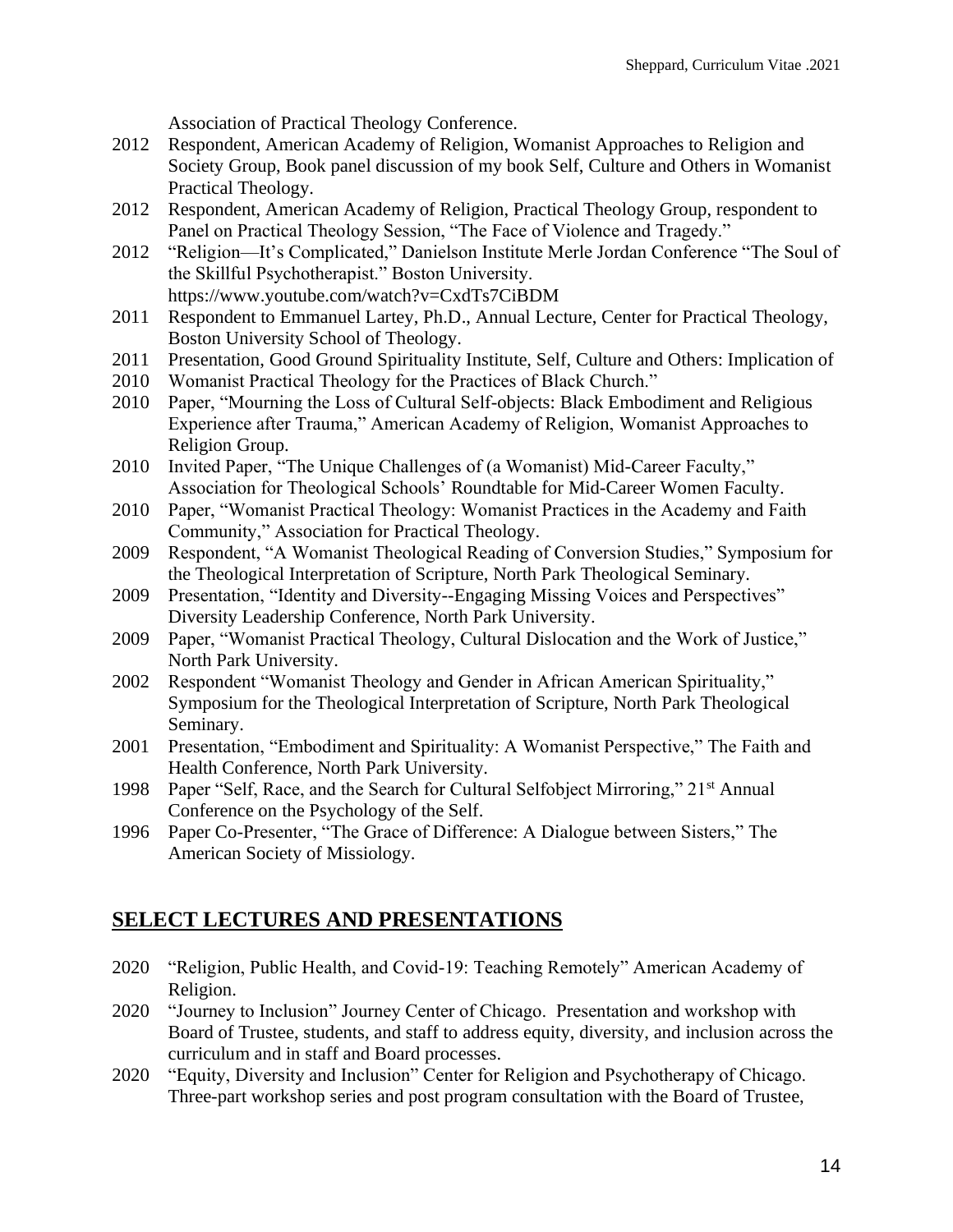faculty, students, and staff on organizational assessment and revisioning to address equity, diversity, and inclusion.

2020 "Spirituality, Well-being, and Mental Health in Community Context" hosted by Boston University School of Theology.

https://www.facebook.com/watch/live/?v=693228858133629&ref=watch\_permalink

- 2020 "Caring for the Caregiver" Hosted by Chaplaincy Innovation Lab, Boston, MA. https://chaplaincyinnovation.org/2020/04/caring-for-the-caregiver-town-hall-march-april-7-2020
- 2020 "Communities of Activism: Womanist Perspective" Womanist International Research Network Birkbeck University of London.
- 2018 "Is Womanism Still Relevant for Today's Society" Panel sponsored by Vanderbilt University Inclusion Initiatives & Cultural Competence Office, Bishop Joseph Johnson Black Cultural Center, and The Margaret Cuninggim Women's Center.
- 2018 "Speak Up for Yourself: Self-Advocacy in the Academy" Panel, The Margaret Cuninggim Women's Center's Women in the Academy Program.
- 2017 "Teach-in *Stand(ing) Your Ground: Pursuing Justice is for the Long Haul*," Martin Luther King, Jr. Vanderbilt University Commemoration.
- 2016 Co-facilitator, Relevant Religion Series: *Trauma and Healing."*
- 2016 Panelist, 13<sup>th</sup> Documentary, Vanderbilt University.
- 2015 Book Discussion for Audre Lorde *Sister Outsider*, Black Cultural Center, Vanderbilt University, Black Cultural Center.
- 2013 "Facing Discrimination in Multiple Contexts" Boston University.
- 2010 "Unexplored Self-Connections: Spirituality, Sexuality, and Culture in Psychoanalysis." Institute for Clinical Social Work.
- 2010 Consultation*,* "Therapists' Identification with Race, Privilege, and Power." Institute for Clinical Social Work.
- 2009 Paper, "Resisting Negative Internalizations, Soul Murder and Process of Numbing," Good Ground Spirituality Institute, St. Martin Episcopal Church.
- 2009 Paper, "Black as You See Me: Womanist Theology, Psychoanalysis and Black Women's Self," Chicago Psychoanalytic Institute.
- 2008 Guest Lecturer, "Womanist Practical Theology and Psychoanalysis," Women, Psychology and Religion, Vanderbilt Divinity School.
- 2008 "Womanist Theology: Spirituality and Embodiment," North Park University, Women's Studies Program Lecture.
- 2006 Workshop, "Religion and the Clinical Encounter," Institute for Clinical Social Work Conference.
- 2006 Workshop, "Cross Cultural Supervision," Clinicians' Continuing Education Program, Institute for Clinical Social Work.
- 2001 Invited Paper, "9/11 inside the Clinical Context: Impact on Patients and Psychotherapists," National Association for Psychoanalysis in Clinical Social Work.
- 2001 "Speaking for Justice, Listening for Justice, Healing for Justice," North Park Covenant Church.
- 2001 "Justice, Faith and Gender," North Park Covenant Church, Chicago,
- 2001 "The Healing Power of Pastoral Care Relationships," Annual Midwinter Conference, Evangelical Covenant Church.
- 2000 Paper, "Race and Gender in Psychoanalytic Psychotherapy," Institute for Clinical Social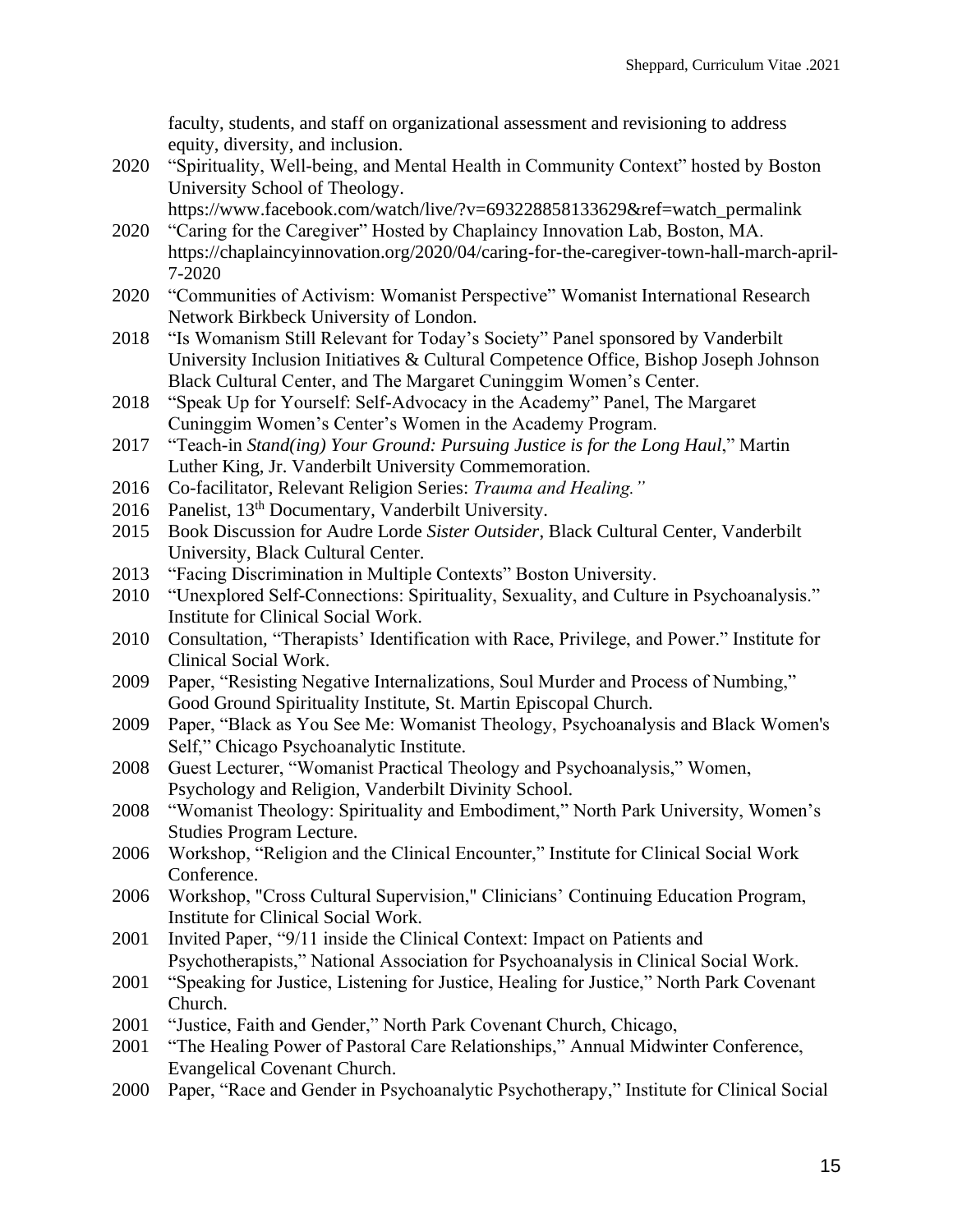Work.

- 1999 Invited Paper, "She's Not All That': Competition, Conflict and Belonging among African American Adolescent Girls," Mental Health Association of Evanston, Annual Conference.
- 1998 Care of the Self/Care of the Child: Systematic Training for Effective Parenting Program Curriculum, Eight Week Series for Parent Group, St. Joseph's Elementary School.
- 1995 Workshop, "Longing for Wholeness: Psychotherapy as a Path toward Transformation," Garrett-Evangelical Theological Seminary.
- 1993 Paper, "The Power behind our Power: Spirituality in the Lives of African American Women," Indiana State University.
- 1993 Presentation, "Womanist Ethics/Womanist Care: Pastoral Care and Counseling with African American Women," Garrett-Evangelical Theological Seminary, 1993.
- 1994 Thea Bowman Institute Lecture, "As for Me and Mine: Womanist Ethics and Pastoral Ministries with African American Families,"
- 1994 Seminar, Pastoral Ministries with African American Families, Loyola University, Pastoral Studies Institute.
- 1994 Seminar, "Pastoral Care and Counseling in an African American Perspective," St. Xavier University, Pastoral Ministries Institute Series.
- 1993 Presentation, "A Womanist Response to Abuse in African American Families," Chicago Theological Seminary.
- 1992 Lecturer, "Psychological Issues in Women's Spiritual Development," Saint Mary of the Woods College.
- 1991 Lecturer, "African American Catholic Spirituality: A Womanist Perspective," St. Mary of the Woods College.
- 1989 Workshop, "Spirituality, Intimacy and Recovery," University of Rochester, Strong Memorial Hospital.
- 1990 Workshop, "Gender and Sexualized Violence: The Pastoral Response," National Christian Educator's Conference."
- 1987 Presentation, "Ministry with Adolescent Parents: Exploring Gender, Poverty, Race, and Class," Third Presbyterian Church.

## **WEB PUBLICATIONS AND VIDEOS**

- 1. Letter to President Biden, Values and Voices, Letters in the first 100 days of the Presidency https://www.valuesandvoices.com/letters-2021/letter-63/
- 2. Panelist, "COVID-19, Condoms & Conversation" February 20, 2021
- 3. https://www.facebook.com/watch/?v=1408982136133552
- 4. Panelist, "Caring for the Caregiver," Chaplaincy Innovation Lab, April 7, 2020 https://chaplaincyinnovation.org/2020/04/caring-for-the-caregiver-town-hall-march-april-7-2020
- 5. Lecture, Merle Jordan Conference, Boston University Danielson Institute Spiritual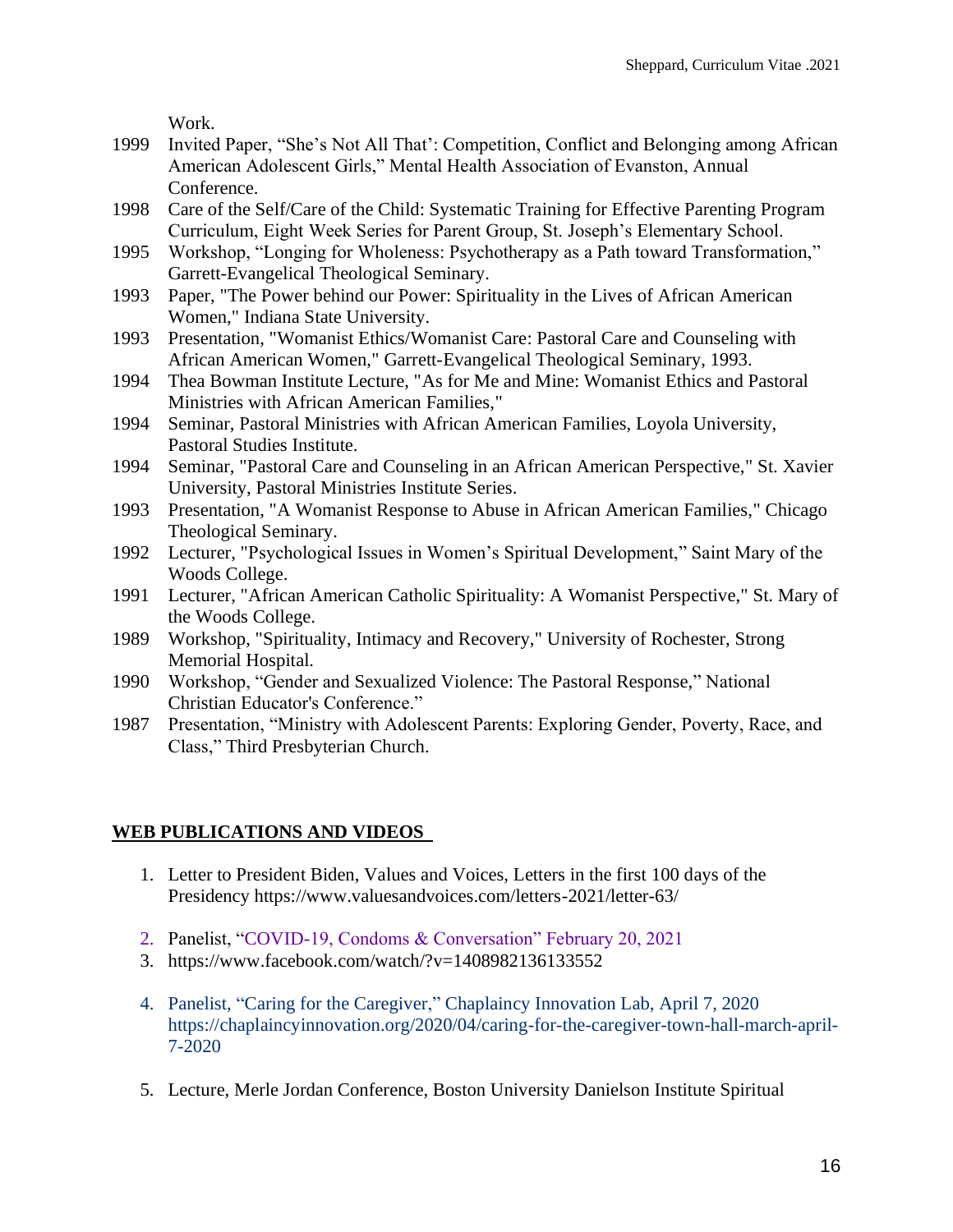Diversity and Psychotherapy, October 2018 <https://www.youtube.com/watch?v=DyXSIIj4uJ8>

- 6. Guest Contributor, "Mourning" Feminism and Religion, June 20, 2018 <https://feminismandreligion.com/2018/06/20/morning-by-phillis-isabella-sheppard/>
- 7. Letter to President Trump, Values and Voices 100 Letters in the first 100 days of the Presidency<https://www.valuesandvoices.com/letter79/> April 8, 2017
- 8. Lecture, "Remembering Pulse Massacre" The Center for Social Empowerment, August 14, 2017<https://www.youtube.com/watch?v=SkYy8cnBLyU>
- 9. Interview, "Womanist Perspectives in Psychoanalysis and Religion" October 10, 2014 <https://news.vanderbilt.edu/2014/10/10/new-faculty-phillis-sheppard/>
- 10. Lecture, Master Clinicians and Theologians in Dialogue, Boston University, Danielson Institute Merle Jordan Conference, November 2, 2012
- **11.** <https://www.youtube.com/watch?v=CxdTs7CiBDM>

### **DISSERTATION, QUALIFYING EXAMS, AND THESIS COMMITTEES**

### **Vanderbilt University**

- 1. Kishundra King, Ph.D., Religion, Psychology and Culture, Chair, Advisor, 2021
- 2. Chelsea Yarborough, Ph.D., Homiletics and Liturgics, Qualifying Examination Committee, 2019; Dissertation Committee, Third Reader, 2021
- 3. Desi Hall, MTS, Thesis, Chair, Advisor, 2021
- 4. Laine Walters Young, Ph.D., Religion, Psychology, and Culture, Qualifying Examination Committee, 2017; Second Reader, Dissertation Committee, 2019
- 5. Shatavia Wynn, Ph.D., Ethics and Society, Qualifying Exam Committee, 2019
- 6. Arelis Benitez, Ph.D., Religion, Psychology, and Culture, Qualifying Examination Committee, 2020; Co-Chair, Dissertation Committee
- 7. Alexandra Romaro Roman, Ph.D., Ethics and Society, Qualifying Examination Committee, 2021
- 8. Courtney Bryant, Ph.D., Minor Advisor in Religion, Psychology, and Culture, Dissertation Committee, Fourth Reader, 2018
- 9. Leonard Curry, Ph.D., Ethics and Society, Qualifying Examination Committee, 2018
- 10. Elizabeth Land, MTS Thesis, Chair, Advisor, 2018
- 11. Sierra JeCre McKissick, MA, Religion, Psychology and Culture, Chair, Advisor, 2017

### **Boston University**

- 1. Daniel Hauge, Ph.D., Pastoral Psychology, Dissertation Committee, Fourth Reader, 2021
- 2. Cho-Chang, Yoo-Yun, Ph.D., Counseling Psychology and Religion, Chair, Advisor, 2015
- 3. Holly Benzenhafer, Ph.D., Practical Theology and Spirituality Studies, Qualifying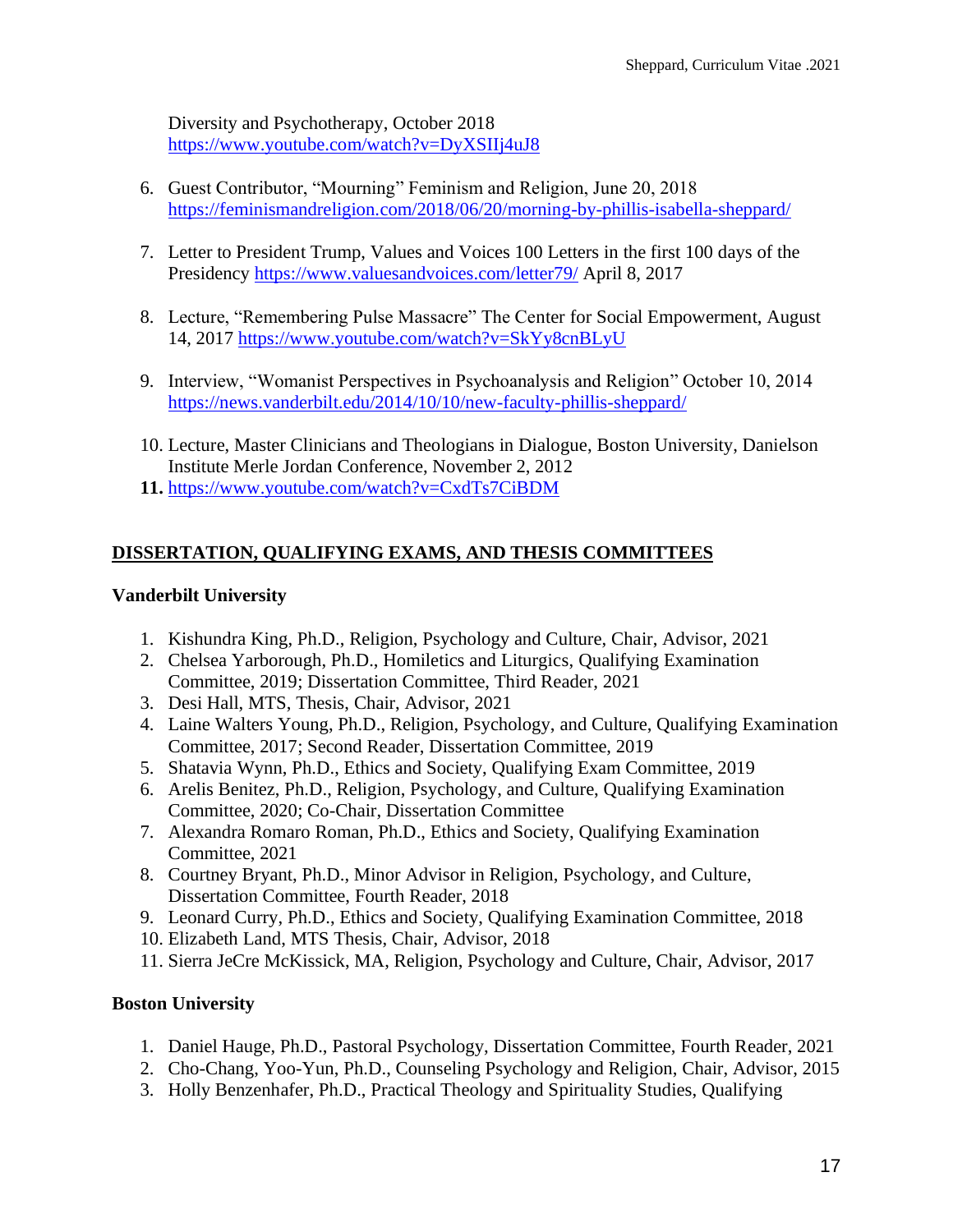Examination, 2013, Dissertation Committee, Second Reader, 2016

- 4. Michelle Walsh, Ph.D., Practical Theology, Dissertation Committee, Third Reader, 2015
- 5. Stephanie Riley, Ph.D., Practical Theology, Dissertation Committee, Fourth Reader, 2014
- 6. Tara Soughers, Ph.D., Practical Theology and Spirituality Studies, Dissertation Committee, Third Reader, 2013

### **Drew University**

1. Cordelza D. Haynes, Ph.D., Ethics and Society Qualifying Examination Committee, 2019; Dissertation Committee, Third Reader, in progress

### **Garrett Evangelical Theological Seminary**

- 2. Elizabeth Pierre, Ph.D., Pastoral Theology, Personality, and Culture, Qualifying Examination Committee 2014, Dissertation Committee, Third Reader, 2017
- 3. Nicholas Grier, Ph.D., Pastoral Theology, Personality, and Culture, Dissertation Committee, Third Reader, 2016
- 4. Rochelle Johnson, Ph.D., Pastoral Theology, Personality, and Culture, Qualifying Examination, 2019

### **Chicago Theological Seminary**

- 1. Whitney Bond, Ph.D., Theology, Ethics and the Human Sciences, Qualifying Exams, 2019
- 2. William Ressel, Ph.D., Theology, Ethics and the Human Sciences, Dissertation Committee, Third Reader, 2012

# **GUILD SERVICE**

| 2019            | Editorial Board, Journal of Feminist Studies in Religion                              |
|-----------------|---------------------------------------------------------------------------------------|
| 2018-           | Editorial Board, Brill Books Series, Theology in Practice                             |
| 2014-2018       | Executive Committee, Association of Practical Theology                                |
| $2021$ -present | Fellowship Selection Committee, Forum for Theological Education                       |
| 2015-2017       | Fellowship Selection Committee, Fund for Theological Education                        |
| $2021$ -present | Faculty, Forum for Theological Education                                              |
| 2012-2017       | Faculty, Fund for Theological Education                                               |
| 2013-2017       | Editorial Board, Journal of Pastoral Theology                                         |
| $2013$ -present | Editor, Reflections Section, Journal of Pastoral Care and Counseling                  |
|                 | Association of Theological Schools Faculty Development in the Midst of                |
| 2013            | Institutional and Vocational Change for Racial/Ethnical Faculty                       |
| 2013            | Association of Theological Schools Consultation for Faculty Development               |
| 2013            | <b>Consultation Panelist, Association for Theological Schools Faculty Development</b> |
|                 | in the Midst of Institutional and Vocational Change for Racial/Ethnical Faculty       |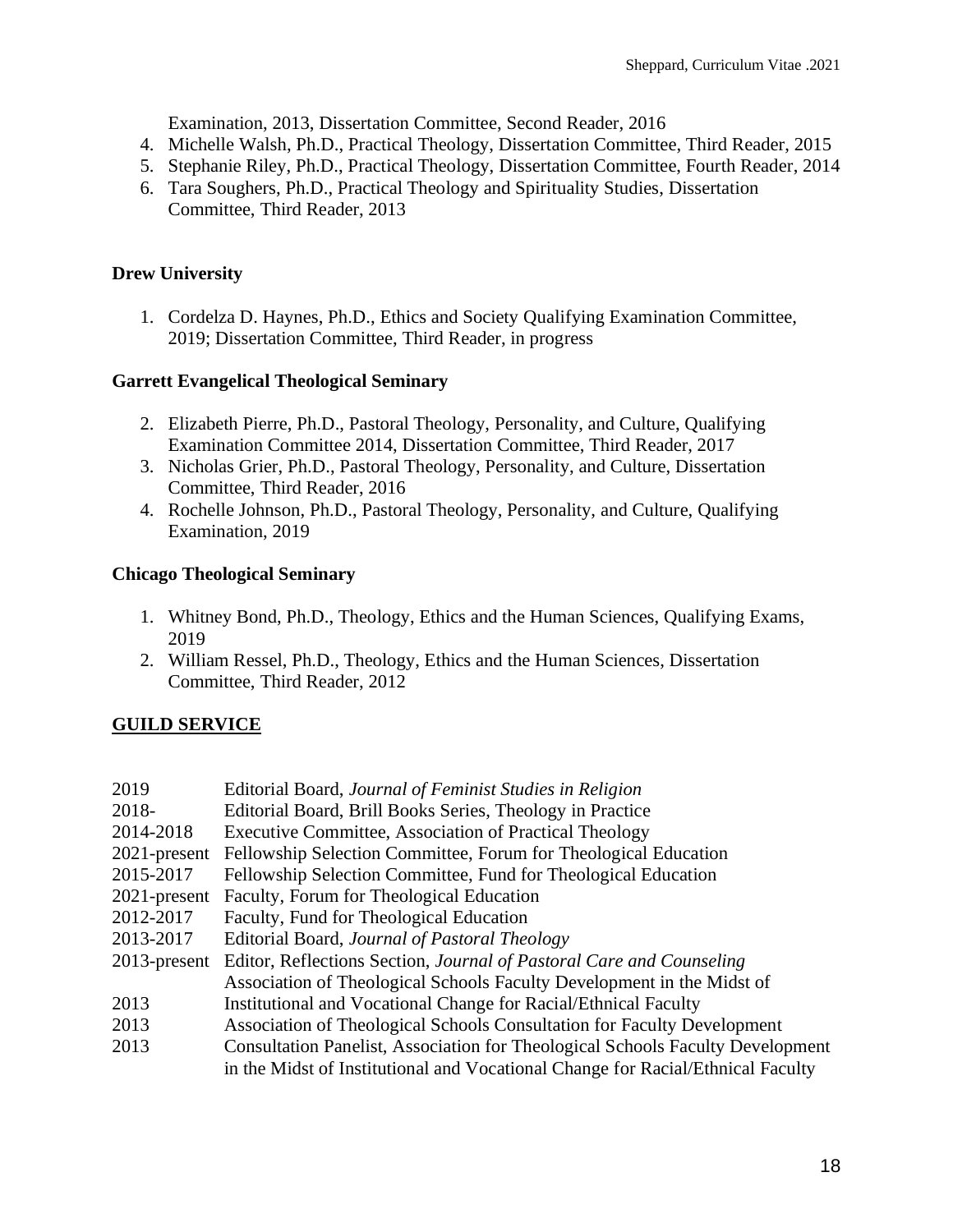| 2013, 2015      | Anonymous Book Proposal Reviewer, Palgrave MacMillan                         |
|-----------------|------------------------------------------------------------------------------|
| 2013-2018       | Executive Board, Association of Practical Theology                           |
| $2012$ -present | Anonymous Peer Reviewer, Journal of Pastoral Psychology                      |
| 2013-present    | Theological Education Committee, American Academy of Religion                |
| 2013-2017       | Steering Committee, Womanist Approaches, Religion and Society Group          |
|                 | American Academy of Religion, Convener/Panelist, "Visionaries: Outsider Art, |
| 2013            | Psychology, and Religion," Psychology, Culture and Religion Group            |
| 2011            | Association for Theological Schools, CORE Conference Enhancing Capacity      |
|                 | to Educate and Ministry in a Multiracial World                               |
| 2011            | Annual Faculty Mentor/Consultant, Fund for Theological Education             |
| 2008-2014       | Steering Committee, Psychology, Culture and Religion Group                   |
| 2003-2006       | Curriculum Committee, Institute for Psychoanalysis Chicago Psychoanalytic    |
|                 | Society                                                                      |
| 2003-2007       | Co-founder/co-facilitator, Culture and Psychoanalysis Study Group            |

### **ENDOWED AND KEYNOTE LECTURES**

Invited Keynote, "Black Love, Black Care, Black Diaspora: Womanist Care in a Time of Grief, Rage, and Resistance" Coloring Mental Health Collective Conference, 2020 Endowed Lecture, Creativity and Hope in the Face Trauma Conference, "Mourning Cultural Trauma: The Ethical-Spiritual Path to Creativity and Hope" Austin Theological Seminary 2020 2020 <https://vimeo.com/showcase/7194940> Invited Paper, "How Has Your Scholarship Changed the Study of Black Religion," Society for the Study of Black Religion, upcoming, 2020 [conference cancelled due to Covid-19]. Albert & Jessie Danielson Endowed Lecture, Spiritual Diversity and Psychotherapy; "Navigating Deep Waters: Spirituality and Religion in the Psychodynamic Space," The Albert & Jessie Danielson Institute Annual Conference, Boston University, 2018. <https://www.youtube.com/watch?v=CxdTs7CiBDM>

Paul Allen Lecture Endowed Lecture, "Showing Up and Not Showing Out: Pastoral Ethics in the Pedagogical Space," McCormick Theological Seminary, 2018.

Albert & Jessie Danielson Endowed Lecture, The Skillful Soul of the Psychotherapist: "Religion—It's Complicated," The Albert & Jessie Danielson Institute Merle Jordan Conference, Boston University, 2012 <https://www.youtube.com/watch?v=CxdTs7CiBDM>

### **PROFESSIONAL MEMBERSHIPS/AFFILIATIONS**

2021-present International Black Women's Health and Research Network for Promoting the health and wellbeing of black women through research and knowledge exchange.

2019-Womanist International Research Network

2019-present Member, Association of Practical and Professional Ethics

2012-present Member, Association of Practical Theology, (UK)

1997-present Member, American Academy of Religion

2013-present International Academy of Practical Theology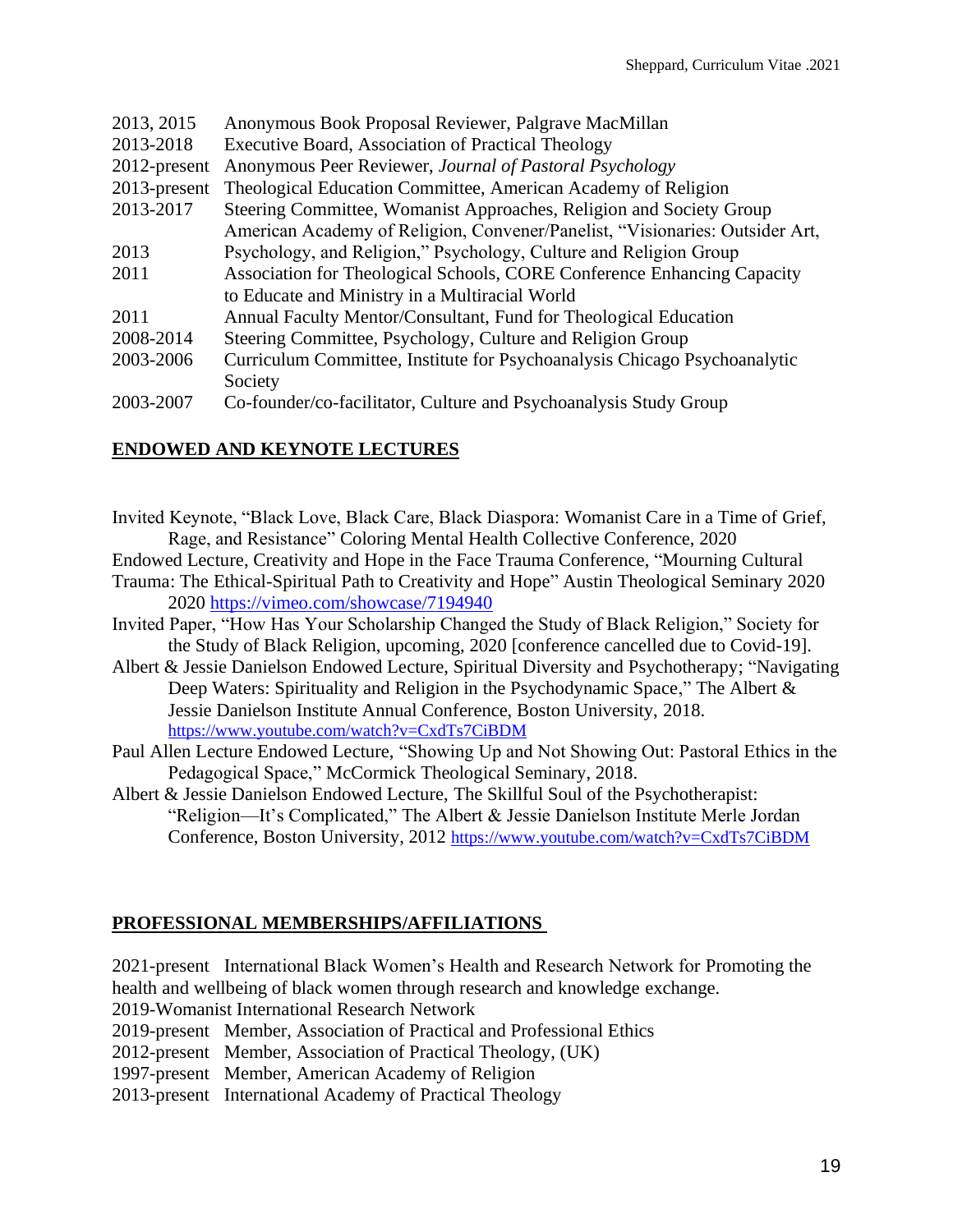|              | 1997-present Society for Pastoral Theology                         |
|--------------|--------------------------------------------------------------------|
|              | 1998-present Chicago Psychoanalytic Society                        |
|              | 2008-present Association of Practical Theology                     |
| 1998-2010    | American Psychoanalytic Association                                |
| 2013         | Psychology of Black Women                                          |
| 2012         | Society for the Psychology of Religion and Spirituality            |
| 2010-present | Society for the Study of Black Religion                            |
|              |                                                                    |
|              | 2008-present Womanist Approaches to Religion and Society Group     |
| 2010         | Association for Theological Schools Mid-Career Faculty Summit      |
| 2006         | Association for Theological Schools Women in Leadership Summit     |
| 2003         | Association for Theological Schools Newly Appointed Faculty Summit |
| 2001         | Association of Theological Schools Seminar for Racial-Ethnic       |
|              | <b>Minority Faculty</b>                                            |
| 1994-2008    | Chicago Theological Consortium of Pastoral Theologians             |

### **ADJUNCT/VISITING FACULTY**

| 1997-2011 | Core Faculty, Doctoral Program, Institute for Clinical Social Work     |
|-----------|------------------------------------------------------------------------|
| 2011-2016 | Visiting Faculty, Doctoral Program, Institute for Clinical Social Work |
| 2004-2006 | Adjunct Faculty, Garrett-Evangelical Theological Seminary              |
| 1994-1999 | <b>Adjunct Faculty, Chicago Theological Seminary</b>                   |

## **COURSES TAUGHT**

# **Advanced and Doctoral Courses in Religion, Psychology, and Culture**

Decolonizing Theologies of Care Franz Fanon's Psychology Evil Aggression and Cultural Trauma Butch, Femme, Queer+ in Women's Narratives and Ethnographies Womanist Ethnography Womanist Thought in Religion, Psychology and Culture Theology and Practice Colloquy (co-taught)

## **Practical and Pastoral Theology:**

Latino/a/x Pastoral Theology Pastoral Care and Community Justice Pastoral Theology and Care Pastoral Theologies and Ethics of the Street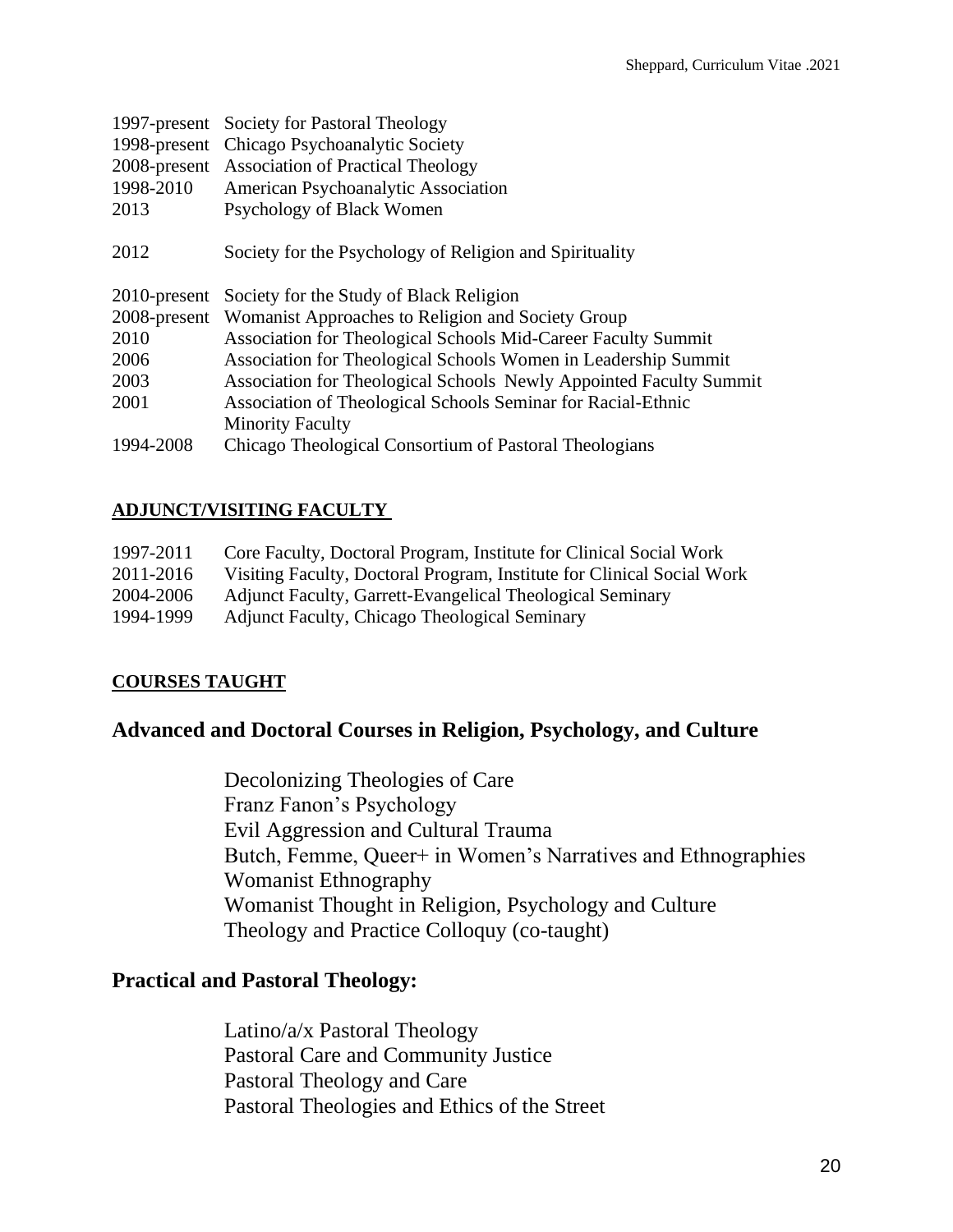# Spirituality and Social Activism

## **Required Core Courses for Master of Divinity Degree Curriculum**

Foundations in Theological Education Master of Divinity Senior Seminar (required course)

## **ADDITIONAL EXPERIENCE**

| Teenage Parents Support System Third Presbyterian Church, Rochester, NY |
|-------------------------------------------------------------------------|
|                                                                         |
| Pastoral Assistant, St. Bridget's Roman Catholic Church, Rochester, NY  |

### **SELECT COMMUNITY ENGAGEMENT**

| Community Chaplain, commissioned                                               |
|--------------------------------------------------------------------------------|
| Consultant, "Equity, Diversity and Inclusion for Institutional Transformation" |
| work with Board of Trustees, staff, and students, Center for Religion and      |
| Psychotherapy of Chicago.                                                      |
| Consultant, "Curricular Transformation" work with Board for Religion and       |
| Psychotherapy of Chicago                                                       |
| "Formation and Discernment by the Rivers of Babylon" Called to Lives of        |
| Meaning and Purpose Program, American Baptist College.                         |
| New Covenant Community Life Church, "Black Church Response to HIV/             |
| AIDS," Three-part series.                                                      |
| "False Prophets and White-washed Walls Will Fall: What Will We Do Now,"        |
| Four-part Series on Institutional Change.                                      |
| Faculty Facilitator and Project Consultant, "Called to Lives of Meaning and    |
| Purpose" Lilly Founded Grant for Congregational Vocation, American Baptist     |
| College.                                                                       |
| "Self, Care, & Vocational Discernment" American Baptist College.               |
| Professional Advisory Group, Clinical Pastoral Education.                      |
| Faculty member, Advanced Psychodynamic Psychotherapy Program                   |
| Nashville Center for Psychoanalysis & Psychodynamic Psychotherapy              |
| Board of Trustees, Tennessee Justice Center.                                   |
| Post Pulse Massacre Community Response.                                        |
| Clergy Domestic Violence Prevention Committee.                                 |
| Board of Trustees, Center for Religion and Psychotherapy of Chicago.           |
| Commission on Gender Equality.                                                 |
| Pastoral and Spiritual Care Committee, Swedish Covenant Hospital, Chicago.     |
| Clergy Domestic Violence Prevention Committee of Chicago.                      |
|                                                                                |